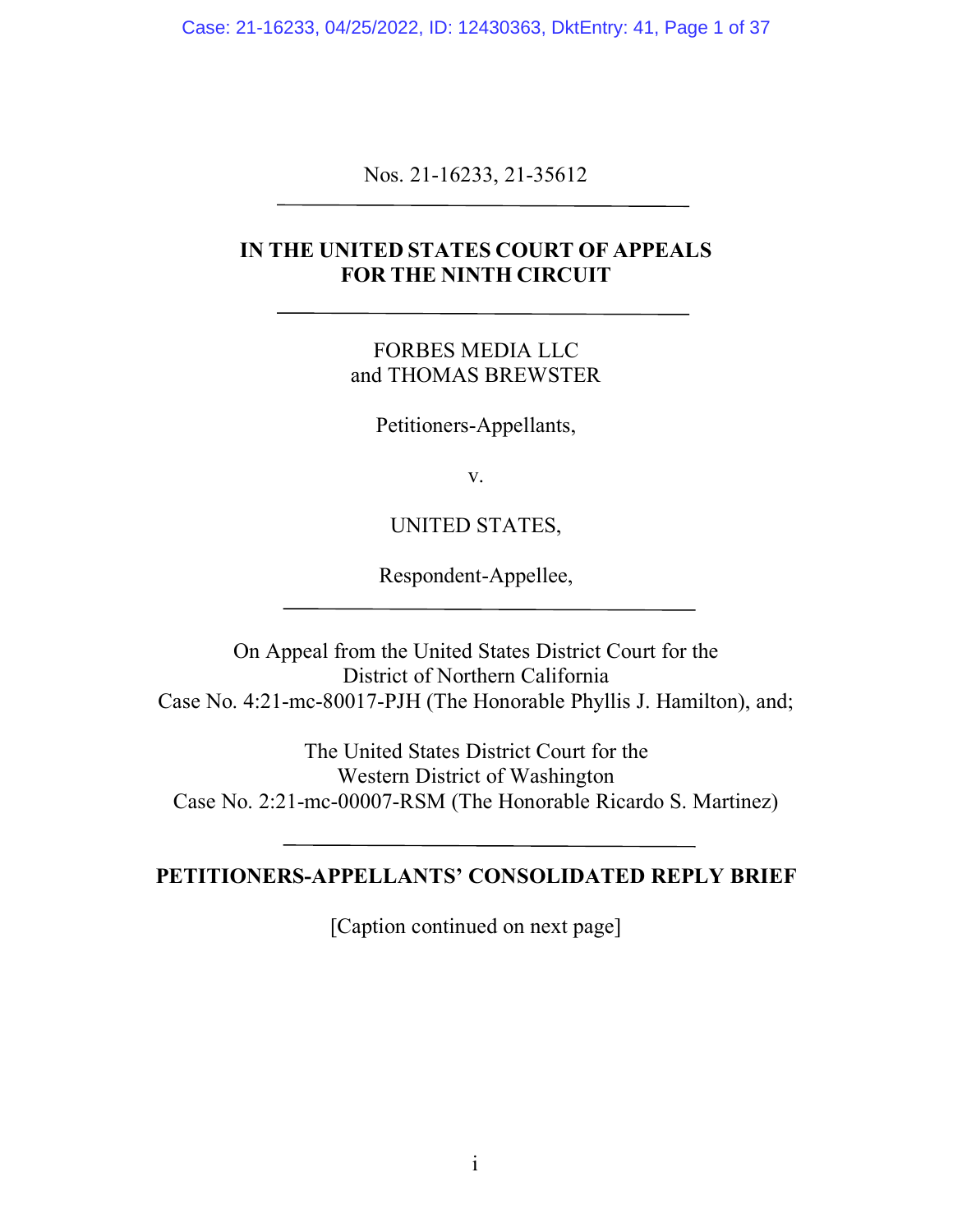#### Case: 21-16233, 04/25/2022, ID: 12430363, DktEntry: 41, Page 2 of 37

Katie Townsend Jean-Paul Jassy *Counsel of Record for* JASSY VICK CAROLAN, LLP Grayson Clary Los Angeles, CA 90071 REPORTERS COMMITTEE FOR Telephone: (310) 870-7048 FREEDOM OF THE PRESS Facsimile: (310) 870-7010 1156 15th St. NW, Suite 1020 Washington, D.C. 20005 Ambika Kumar Facsimile: (202) 795-9310 920 Fifth Ave., Suite 330

 *Petitioners-Appellants* 355 S. Grand Avenue, Suite 2450

Telephone: (202) 795-9300 DAVIS WRIGHT TREMAINE LLP Seattle, WA 98104-1610 Telephone: (206) 757-8030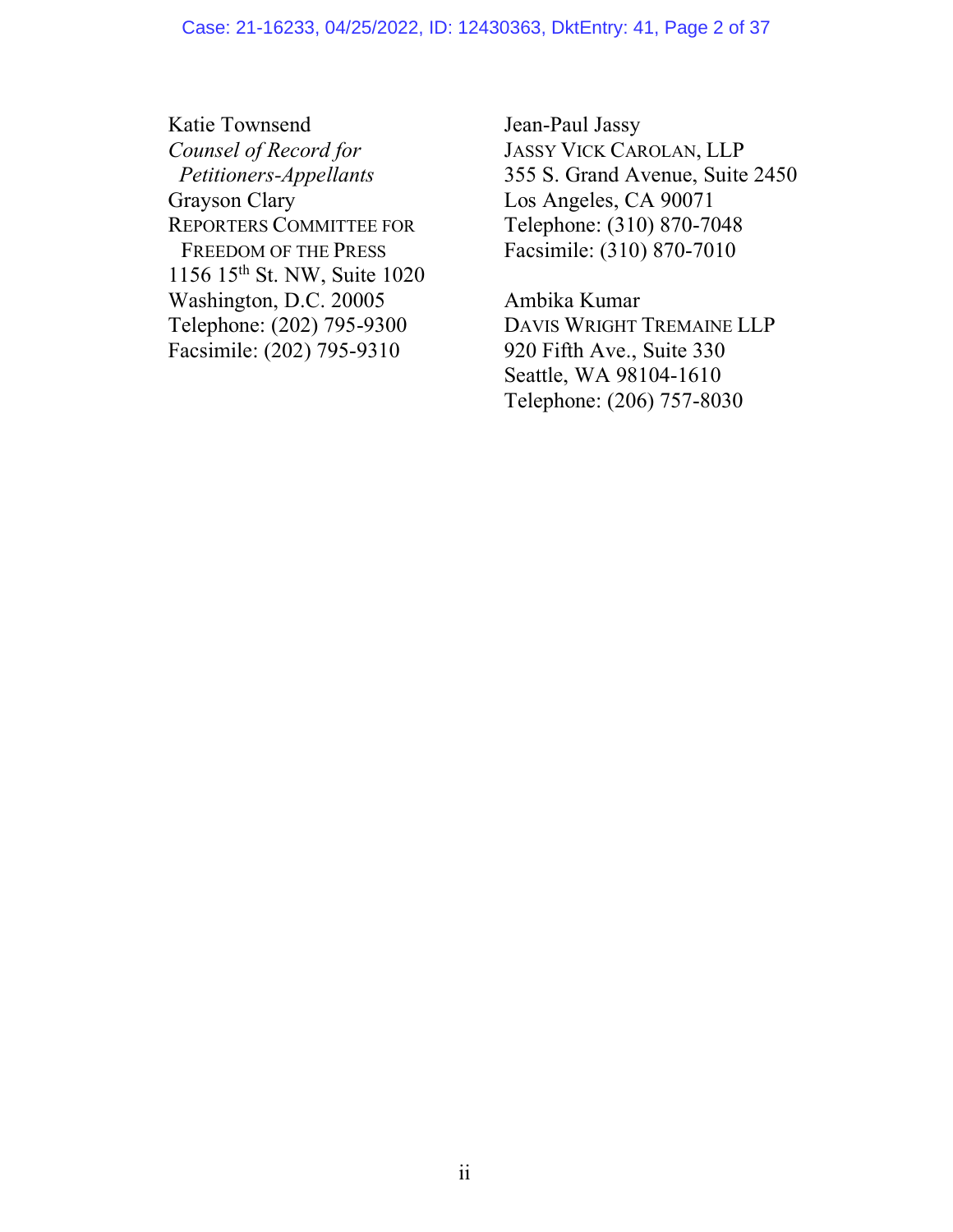# **TABLE OF CONTENTS**

| $I_{\cdot}$ | Under both the common law and First Amendment, the Government<br>misstates the test that controls whether a presumption of access |                                                                                                                                               |     |
|-------------|-----------------------------------------------------------------------------------------------------------------------------------|-----------------------------------------------------------------------------------------------------------------------------------------------|-----|
|             |                                                                                                                                   | A. Whether a presumption of access attaches to a particular record<br>depends on the role that kind of record plays in the judicial           |     |
|             |                                                                                                                                   | B. "Technical assistance" describes the subject matter of a given All<br>Writs Act injunction, not a legally distinct class of judicial       |     |
|             |                                                                                                                                   | II. The common law and First Amendment presumptions of access apply<br>to All Writs Act materials, including in the technical-assistance      | 12  |
|             |                                                                                                                                   | A. The common law presumption of access applies to All Writs Act<br>materials because such records are not "traditionally kept secret."13     |     |
|             |                                                                                                                                   | B. The First Amendment presumption of access applies to All Writs<br>Act materials because experience and logic favor access. 17              |     |
|             |                                                                                                                                   | Experience favors access to All Writs Act materials in the<br>1.                                                                              |     |
|             |                                                                                                                                   | Logic favors access to All Writs Act materials in the<br>$\overline{11}$ .                                                                    | .21 |
|             |                                                                                                                                   | III. To the extent either the common law or First Amendment<br>presumption is overcome, the most the Government can justify is                | .23 |
|             |                                                                                                                                   | A. The Government has failed to draw a "specific linkage with the<br>documents" in articulating the interests it believes justify secrecy. 24 |     |
|             |                                                                                                                                   | B. The Government's effort to shift its burden to propose redactions                                                                          | .26 |
|             |                                                                                                                                   |                                                                                                                                               |     |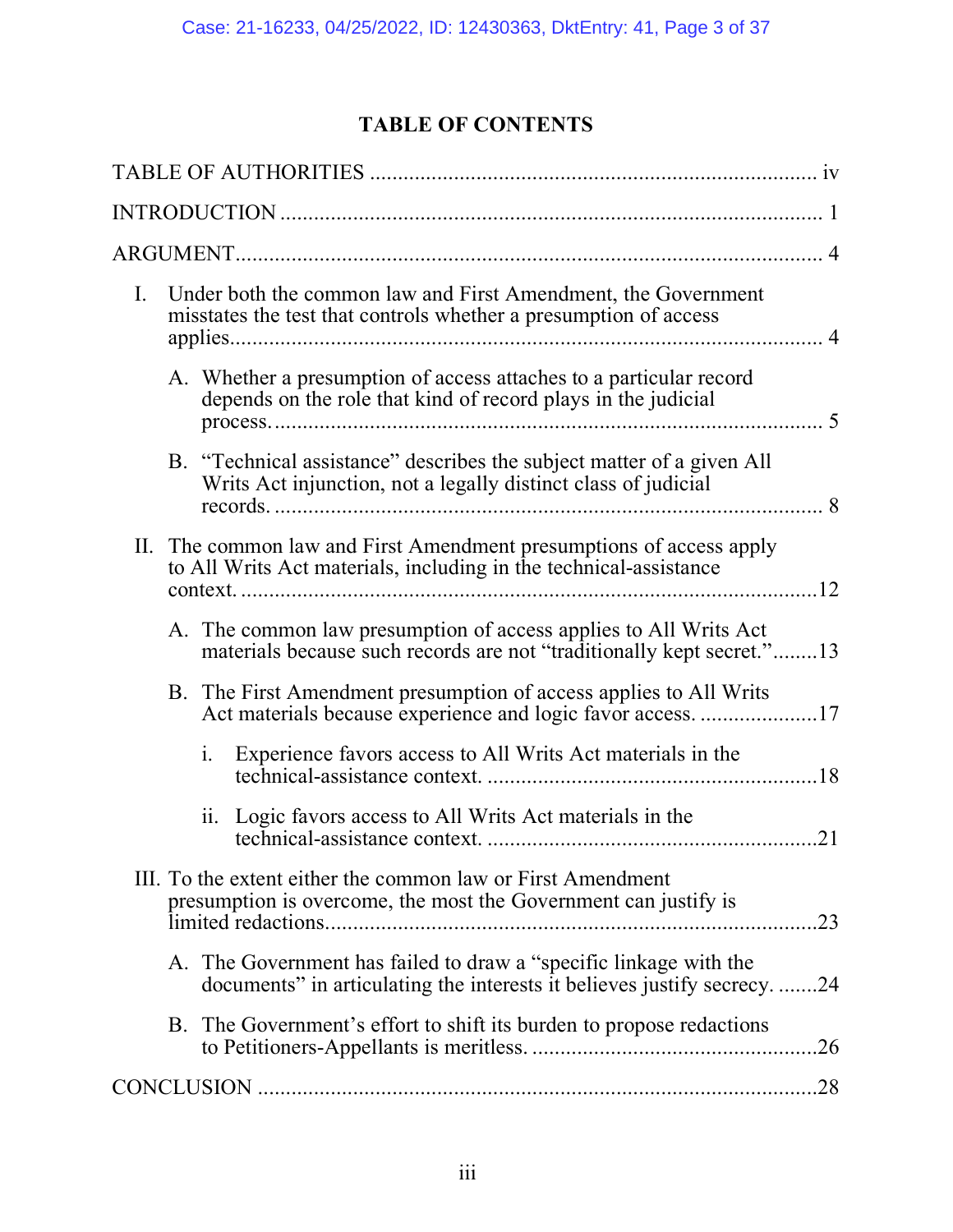# **TABLE OF AUTHORITIES**

# **Cases**

| Baltimore Sun Co. v. Goetz,                                                          |     |
|--------------------------------------------------------------------------------------|-----|
| Binh Hoa Le v. Exeter Fin. Corp.,                                                    |     |
| Ctr. for Auto Safety v. Chrysler Grp., LLC,                                          |     |
| Dhiab v. Trump,                                                                      |     |
| El Vocero de Puerto Rico v. Puerto Rico,                                             |     |
| Globe Newspaper Co. v. Superior Court,                                               |     |
| Hartford Courant Co. v. Pellegrino,<br>380 F.3d 83 (2d Cir. 2004).                   |     |
| In re U.S. for an Order Authorizing Disclosure of Location Info.,                    |     |
| In re Copley Press, Inc.,                                                            |     |
| In re Granick,                                                                       |     |
| In re Granick,<br>No. 16-mc-80206, 2018 WL 7569335 (N.D. Cal. Dec. 18, 2018),        | .20 |
| In re Leopold to Unseal Certain Elec. Surveillance Applications & Orders,            |     |
| In re N.Y. Times Co. to Unseal Wiretap & Search Warrant Materials,                   |     |
| In re Order Requiring Apple, Inc. to Assist in the Execution of a Search<br>Warrant, |     |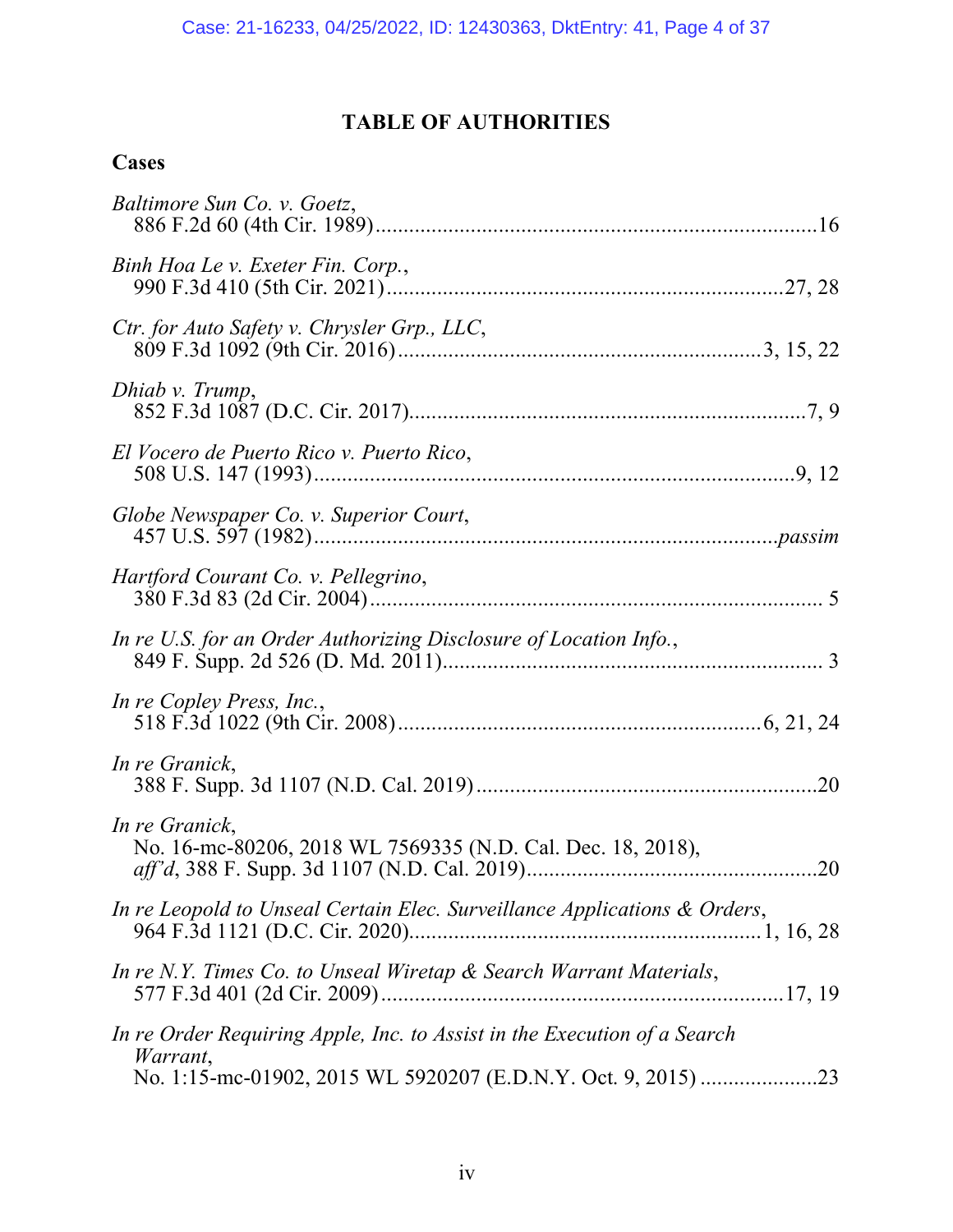# Case: 21-16233, 04/25/2022, ID: 12430363, DktEntry: 41, Page 5 of 37

| In re Sealed Case,                                                            |  |
|-------------------------------------------------------------------------------|--|
| In re Sealing $\&$ Non-Disclosure of Pen/Trap/2703(d) Orders,                 |  |
| In re U.S. for an Order Authorizing Use of a Pen Reg. Device,                 |  |
| In re United States,                                                          |  |
| In re U.S. for an Order Authorizing an In-Progress Trace of Wire<br>Comme'ns, |  |
| In re U.S. for an Order Pursuant to 18 U.S.C. Section 2703(D),                |  |
| In re U.S. in Matter of Order Authorizing Use of a Pen Reg.,                  |  |
| Kamakana v. City & Cty. of Honolulu,                                          |  |
| Marbury v. Madison,                                                           |  |
| Newsday LLC v. County of Nassau,                                              |  |
| Nixon v. Warner Commc'ns, Inc.,                                               |  |
| Phoenix Newspapers, Inc. v. U.S. Dist. Ct.,                                   |  |
| San Jose Mercury News, Inc. v. U.S. Dist. Ct.,                                |  |
| Times Mirror Co. v. United States,                                            |  |
| U.S. Dep't of Justice v. ACLU Found.,                                         |  |
| United States v. Blake,                                                       |  |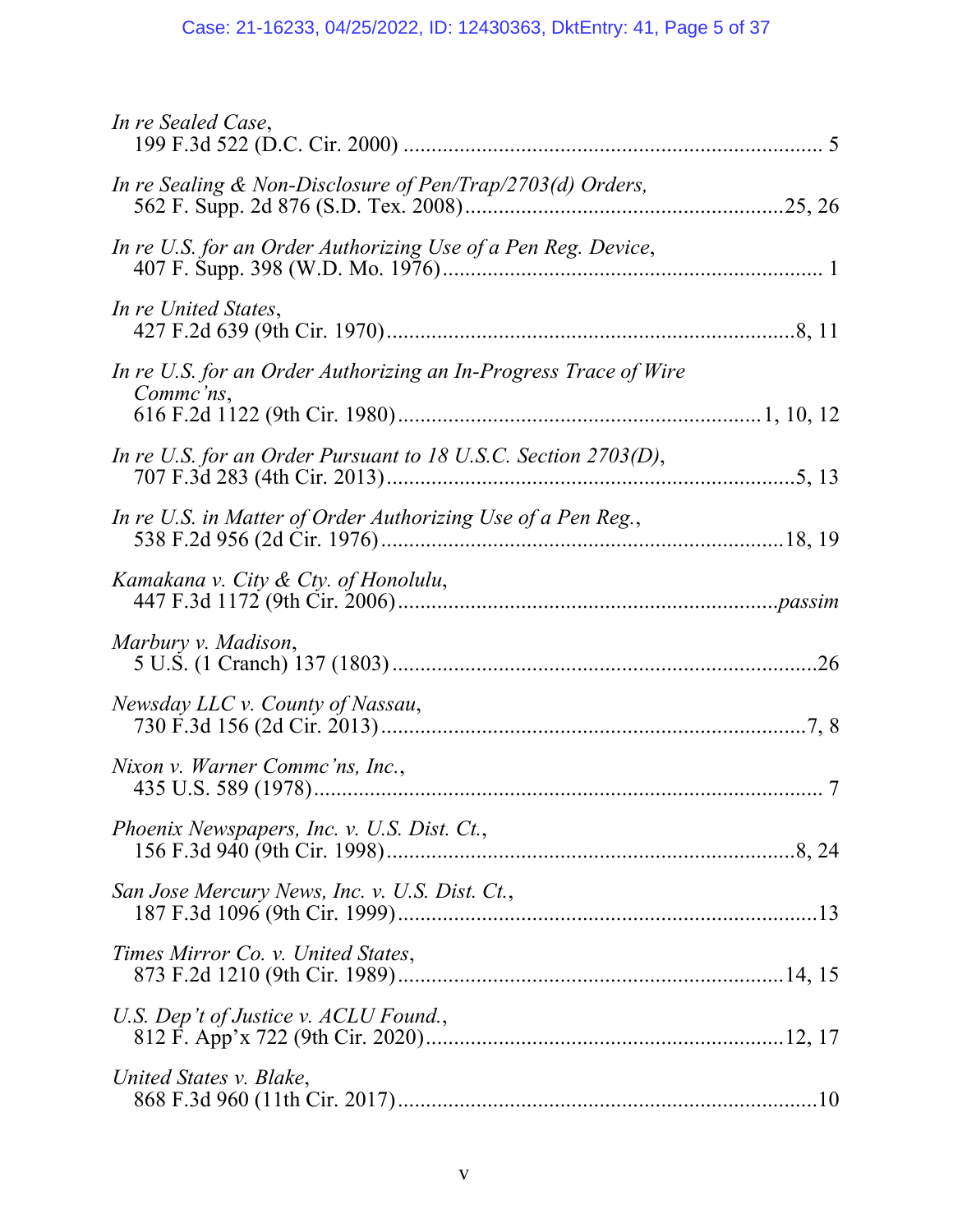| United States v. Bus. of Custer Battlefield Museum & Store,                                                                                                              |
|--------------------------------------------------------------------------------------------------------------------------------------------------------------------------|
| United States v. Carpenter,                                                                                                                                              |
| United States v. Dionisio,                                                                                                                                               |
| United States v. Ill. Bell Tel. Co.,                                                                                                                                     |
| United States v. Index Newspapers LLC,                                                                                                                                   |
| United States v. N.Y. Tel. Co.,                                                                                                                                          |
| United States v. Schlette,                                                                                                                                               |
| United States v. Sealed Search Warrants,                                                                                                                                 |
| V.N.A. of Greater Tift Cty., Inc. v. Heckler,                                                                                                                            |
| Wash. Legal Found. v. U.S. Sent'g Comm'n,                                                                                                                                |
| <b>Statutes</b>                                                                                                                                                          |
|                                                                                                                                                                          |
| <b>Other Authorities</b>                                                                                                                                                 |
| Court Documents Related to All Writs Act Orders for Technical Assistance,<br>Am. C.L. Union,<br>https://www.aclu.org/other/court-documents-related-all-writs-act-orders- |
| David S. Ardia, Court Transparency and the First Amendment,                                                                                                              |
|                                                                                                                                                                          |
| Motion to Vacate Order Compelling Apple Inc.,<br>In re Search of an Apple iPhone Seized During Execution of a Search                                                     |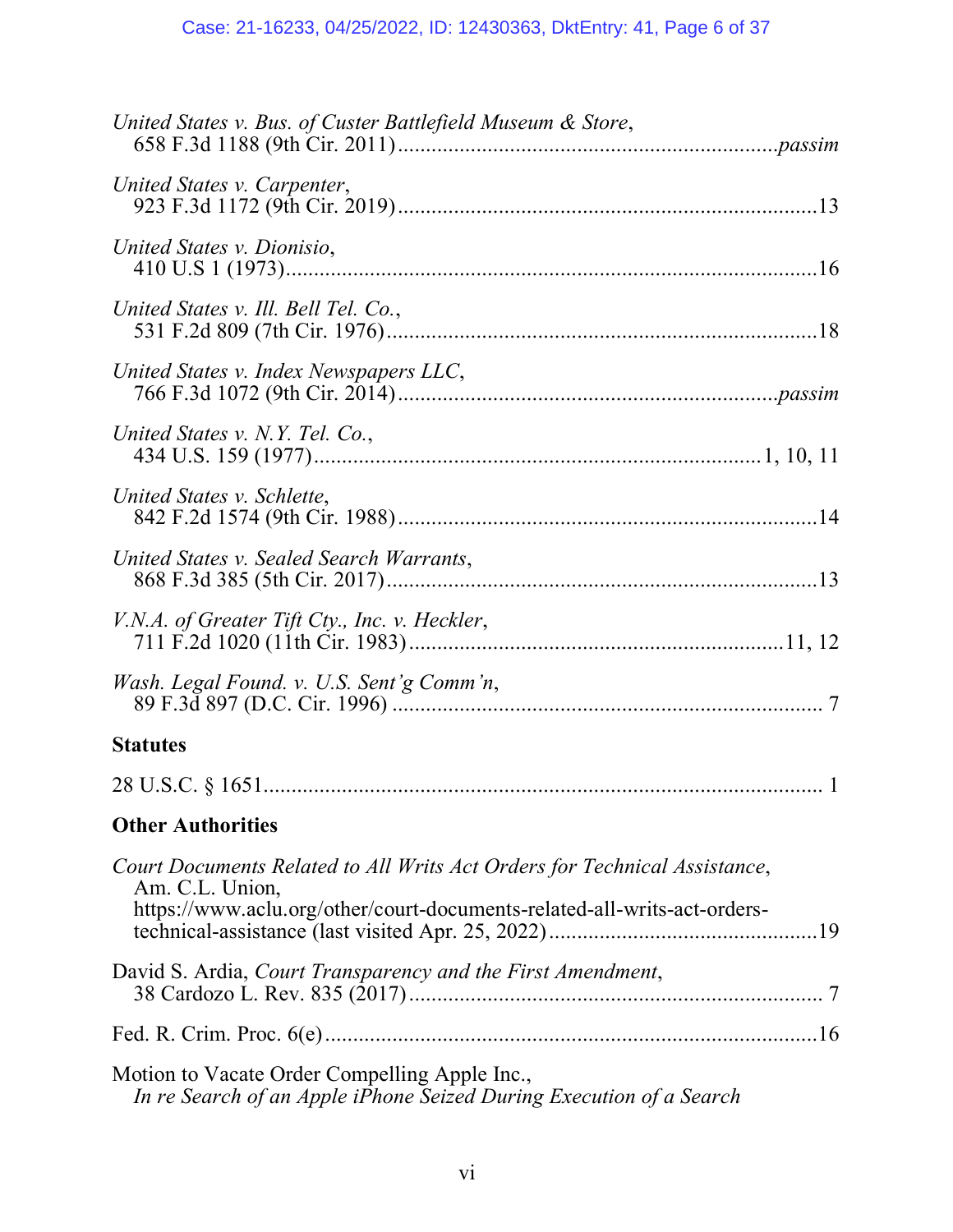| Warrant on a Black Lexus IS300, Cal. License Plate 35KGD203, No.                                    |  |
|-----------------------------------------------------------------------------------------------------|--|
| Transcript of Oral Argument, United States v. N.Y. Tel. Co., 434 U.S. 159<br>$(1977)$ (No. 76-835), |  |
|                                                                                                     |  |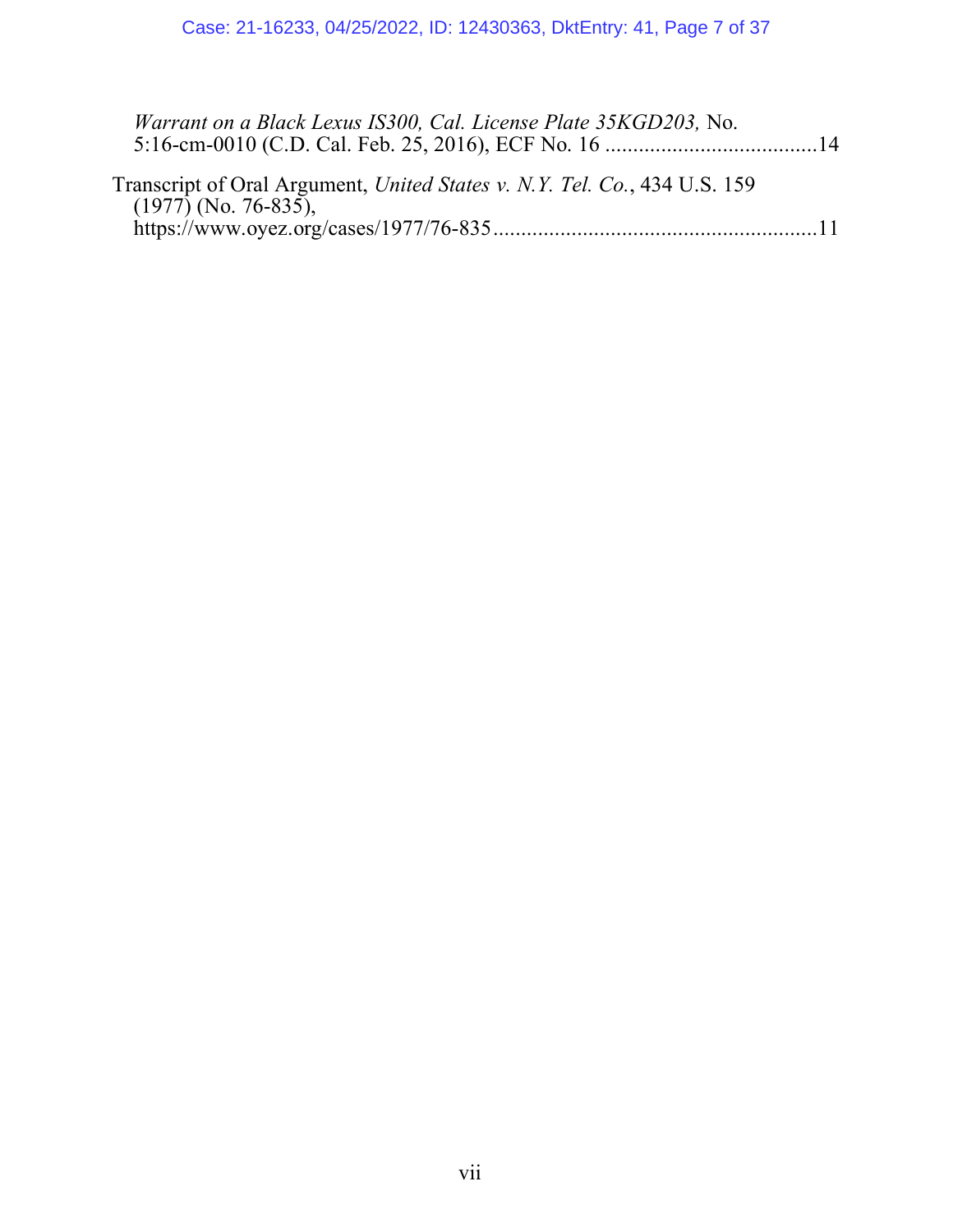### **INTRODUCTION**

Whether in the Supreme Court, this Court, or a district court, the public has long been entitled to scrutinize how the judicial branch interprets the All Writs Act, 28 U.S.C. § 1651, including when compelling private firms to facilitate surveillance, *see United States v. N.Y. Tel. Co.*, 434 U.S. 159 (1977); *In re U.S. for an Order Authorizing an In-Progress Trace of Wire Commc'ns* ("*Mountain States*"), 616 F.2d 1122 (9th Cir. 1980); *In re U.S. for an Order Authorizing Use of a Pen Reg. Device*, 407 F. Supp. 398 (W.D. Mo. 1976). The presumptive right to do so reflects "the antipathy of a democratic country to the notion of 'secret law,'" *In re Leopold to Unseal Certain Elec. Surveillance Applications & Orders*, 964 F.3d 1121, 1127 (D.C. Cir. 2020), and the need to "ensure that judges are not merely serving as a rubber stamp," *United States v. Bus. of Custer Battlefield Museum & Store*, 658 F.3d 1188, 1194 (9th Cir. 2011) (citation omitted).

The Government gives those interests short shrift. Indeed, it appears unwilling to concede it is ever appropriate for the public to learn what courts have concluded (or what the Government has argued) the Act means, *see* Consolidated Answering Br. for the United States ("Gov't Br.") at 48, except perhaps at its sole discretion, *see* Gov't Ltr. at 1.<sup>1</sup> In justifying that position, the Government has

<sup>1</sup> The Government's letter to this Court, advising that it is not opposing the unsealing of substantially similar All Writs Act materials in another matter, highlights that the Government's only consistent test in this context is its own fiat.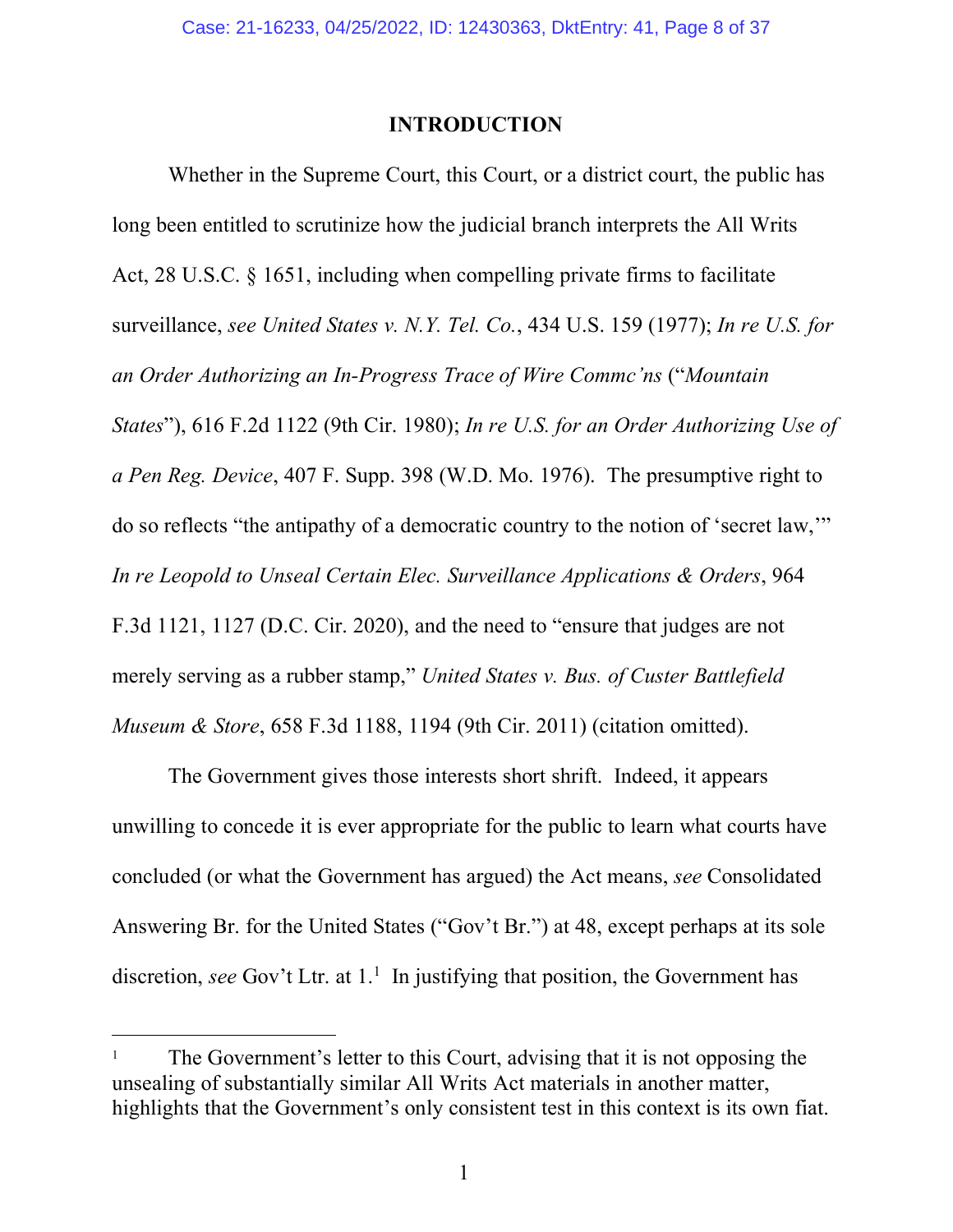#### Case: 21-16233, 04/25/2022, ID: 12430363, DktEntry: 41, Page 9 of 37

little to say about the defining features of All Writs Act injunctions, including in the technical-assistance context, or the role the Act has traditionally played. Instead, it misdirects its argument to *other* judicial documents—warrants, grand jury records, and Title III materials—that Petitioners-Appellants have not moved to unseal, each governed by different legal regimes inapplicable to the All Writs Act.

The correct inquiry is straightforward. Both a common law and First Amendment presumption of access attach to each class of records Petitioners-Appellants moved to unseal: All Writs Act orders, applications for injunctive relief under the All Writs Act, sealing motions and orders, and docket sheets. Those documents are defined by their role in the "judicial process," *Kamakana v. City & Cty. of Honolulu*, 447 F.3d 1172, 1179 (9th Cir. 2006) (citation omitted), not the subject matter of "the particular proceedings at issue in this case," *United States v. Index Newspapers LLC*, 766 F.3d 1072, 1086 (9th Cir. 2014). The fact that these records concern the Government's bid to compel technical assistance—while not "irrelevant" to determining the extent, if any, to which the public's presumptive right to inspect them is presently overcome, Gov't Br. at 28—is not dispositive of whether they are presumptively accessible to the public in the first place. Just as there is a presumption of public access to "criminal trials" that cannot be dodged

The letter further underlines the district courts' legal errors, as set forth more fully in the response to it filed herewith. *See* Pet'r-Appellants' Resp. to Gov't Ltr. at 1.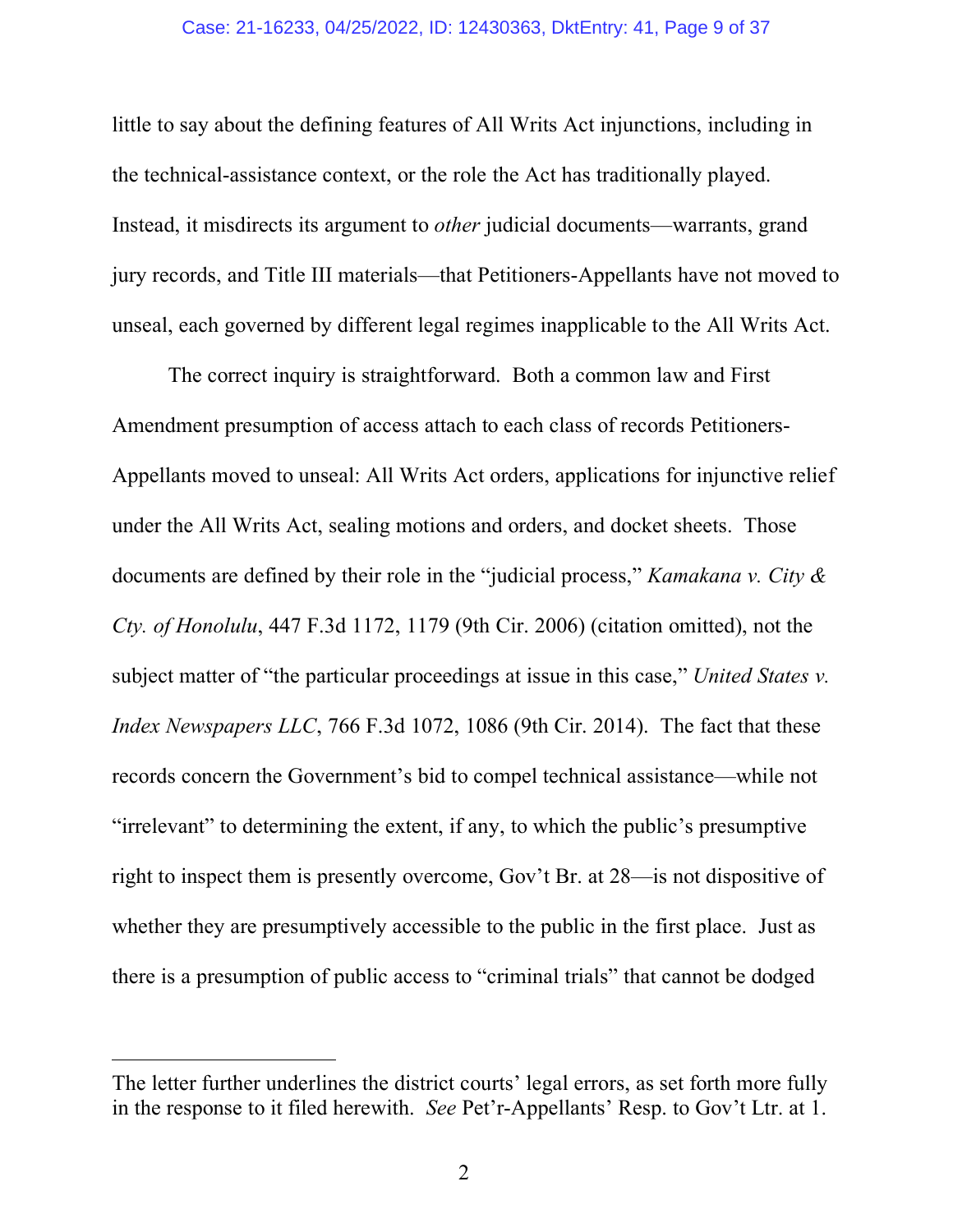#### Case: 21-16233, 04/25/2022, ID: 12430363, DktEntry: 41, Page 10 of 37

by denying a tradition of access to "a murder trial," *Globe Newspaper Co. v. Superior Court*, 457 U.S. 597, 605 n.13 (1982), the presumption of access to an All Writs Act injunction does not turn on the specific action it mandates, *see Ctr. for Auto Safety v. Chrysler Grp., LLC*, 809 F.3d 1092, 1102 (9th Cir. 2016).

That the All Writs Act injunctions at issue here discuss technical assistance bears on what should have been the primary focus of the district courts' inquiry: whether the Government demonstrated "specific compelling reasons" sufficient to "justify each redaction" the Government should have proposed when arguing the applicable presumptions are overcome. *Kamakana*, 447 F.3d at 1183–84. But the rationales the Government advanced cannot extend to the entirety of the records; its asserted need to conceal investigative facts cannot justify concealing "matters of constitutional and statutory interpretation which do not hinge on the particulars of the underlying investigation and charge." *In re U.S. for an Order Authorizing Disclosure of Location Info.*, 849 F. Supp. 2d 526, 532 (D. Md. 2011). The district courts therefore erred by failing to draw a "specific linkage with the documents" and concluding that "general categories" of asserted law enforcement interests could justify blanket sealing. *Kamakana*, 447 F.3d at 1184. In doing so, they endorsed a radical degree of secrecy that would deprive the public of a meaningful understanding of court-ordered technical assistance under the Act.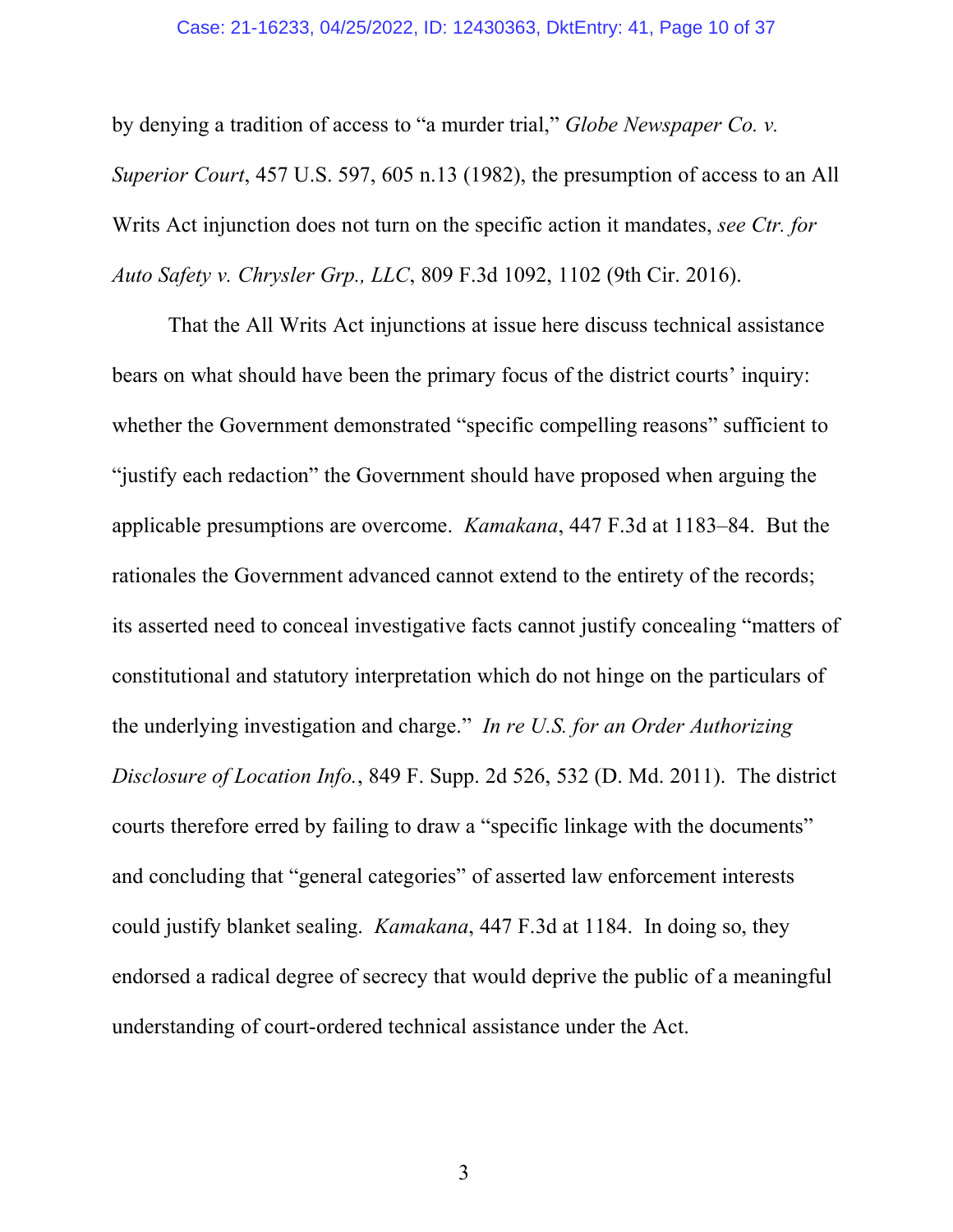For the reasons herein and in their opening brief, Petitioners-Appellants respectfully request that this Court reverse and remand the decisions under review.

### **ARGUMENT**

## **I. Under both the common law and First Amendment, the Government misstates the test that controls whether a presumption of access applies.**

The Government does not appear to dispute that All Writs Act injunctions, applications for All Writs Act injunctions, sealing motions and orders, and docket sheets are all categories of judicial records that are presumptively accessible to the public if taken on their own terms. It has therefore forfeited any argument to the contrary, and Petitioners-Appellants will not repeat the reasons for concluding that both presumptions of access apply to each. *See* Opening Br. at 25–32, 51 & n.13.

Instead, the Government's position turns on rewriting this Circuit's approach to the right-of-access framework entirely. It argues this Court should start and end its inquiry by asking whether there is a presumption of access to the relevant "proceeding," Gov't Br. at 25, rather than by "[a]pplying the experience and logic test to each category of documents sought," *Index Newspapers*, 766 F.3d at 1084. And it maintains that analysis should look only to All Writs Act proceedings about technical assistance—the topic of the "particular proceedings at issue in this case," *id.* at 1086—rather than All Writs Act proceedings "as a whole," *id.*

As detailed below, even if this Court adopted that approach, technicalassistance materials—as the Government prefers to define them—would still come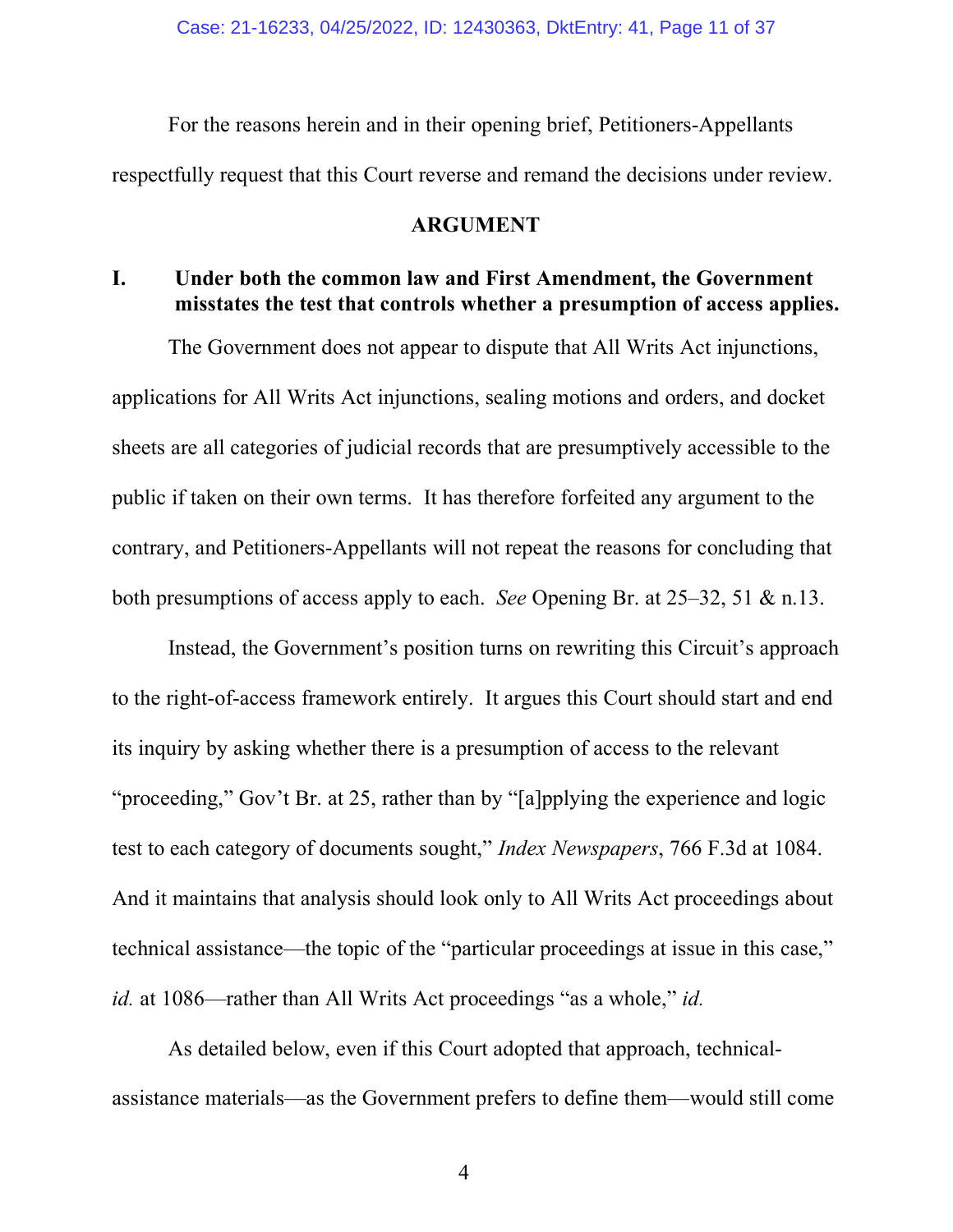within the common law and First Amendment presumptions. *See infra* Part II. But the Government's proposed approach also contravenes Circuit precedent. Whether a presumption of access attaches to a judicial record depends on the role that kind of record plays in the "judicial process." *Kamakana*, 447 F.3d at 1179 (citation omitted). That analysis necessarily entails considering "each category of documents sought," *Index Newspapers*, 766 F.3d at 1084, because different records filed in the same proceeding may implicate the public's interest in understanding the legal system in different ways: An injunction is not a sealing motion, nor is it a docket.<sup>2</sup> And "technical assistance," in that inquiry, describes the subject matter of a particular All Writs Act injunction—not a distinct class of records.

A. Whether a presumption of access attaches to a particular record depends on the role that kind of record plays in the judicial process.

As the Government concedes, *see* Gov't Br. at 25, the decisions below never separately considered each category of records before authorizing blanket secrecy. Defending that departure from precedent, the Government narrates the facts of

<sup>&</sup>lt;sup>2</sup> The Government's authority for the claim that access to a docket turns on access to the underlying filings is inapposite. Those cases involved bids for structural reform to "docketing procedures," rather than access to an existing docket. *In re U.S. for an Order Pursuant to 18 U.S.C. Section 2703(D)* ("*Appelbaum*"), 707 F.3d 283, 290 (4th Cir. 2013); *In re Sealed Case*, 199 F.3d 522, 523 (D.C. Cir. 2000). The right to inspect docket sheets is not limited to entries describing unsealed records; in fact, the right is necessary precisely so the public can challenge sealing decisions. *See Hartford Courant Co. v. Pellegrino*, 380 F.3d 83, 94 (2d Cir. 2004).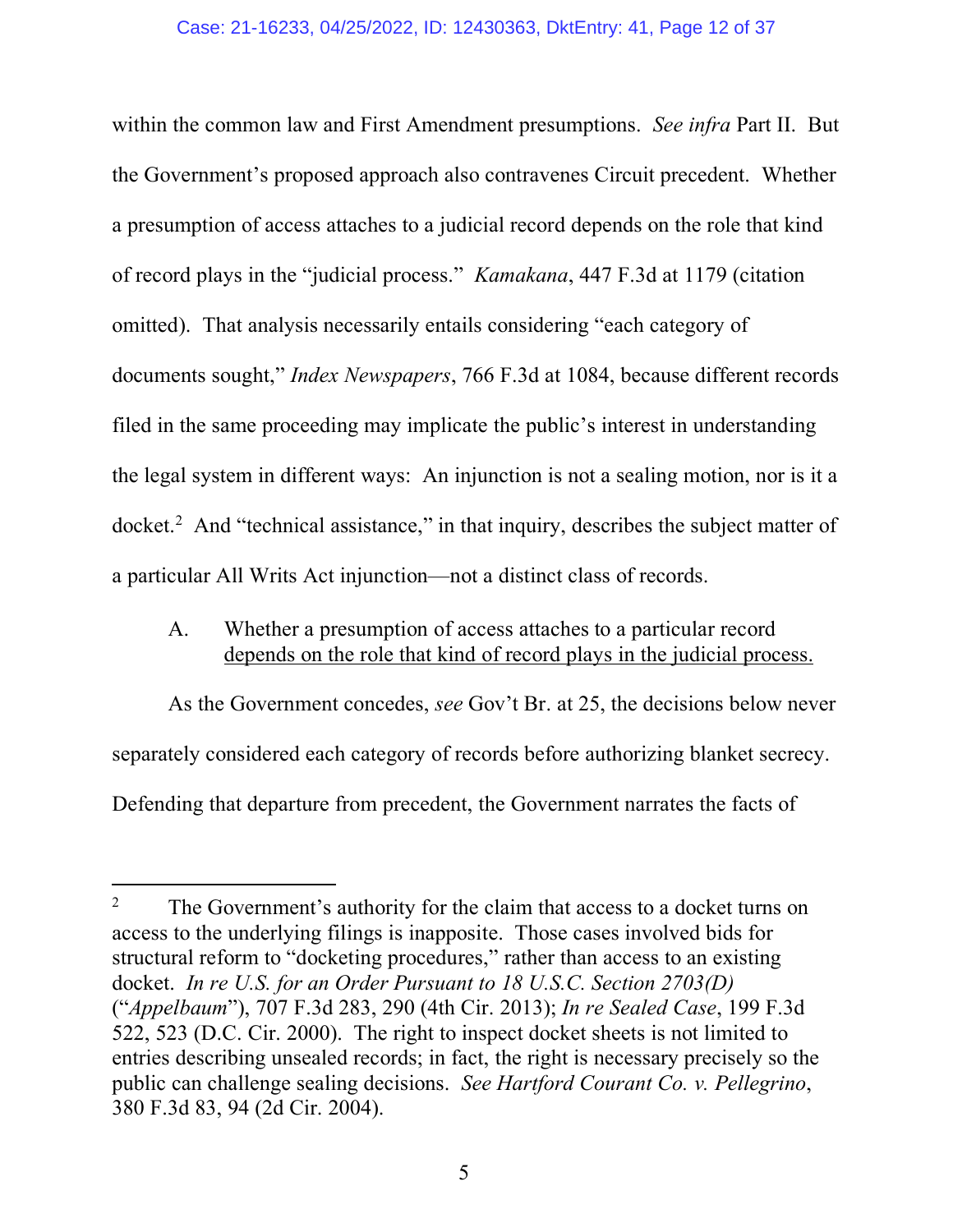*United States v. Index Newspapers LLC*, 766 F.3d 1072 (9th Cir. 2014), and *In re Copley Press, Inc.*, 518 F.3d 1022 (9th Cir. 2008), in a fashion apparently intended to debunk what any reader of those opinions can see: This Circuit separately considers whether a presumption of access attaches to each category of records filed in a proceeding, even when they share a subject matter. This Court has carefully distinguished, for instance, a contempt motion from a contempt order, *see Index Newspapers*, 766 F.3d at 1072–73, the history of unsealing motions from the history of the underlying proceeding sought to be unsealed, *see id.* at 1096, and even a sealing motion's attachments from the motion itself, *see In re Copley Press*, 518 F.3d at 1026–28. The Government's approach would ignore these distinctions; on its view, this Court instead should have adopted umbrella rules for "contempt materials ancillary to a grand jury investigation" and "plea materials."

 On appeal, the Government introduces a new twist on this argument: It claims this Court and the Supreme Court make the nature of a "proceeding" however defined—dispositive of the public's right to inspect judicial records. Gov't Br. at 25. The claim is meritless. It is irreconcilable on its face with the common law right, which applies to public documents in "all three branches of government" even where there is no "proceeding" to speak of. *Wash. Legal Found. v. U.S. Sent'g Comm'n*, 89 F.3d 897, 903 (D.C. Cir. 1996) (citation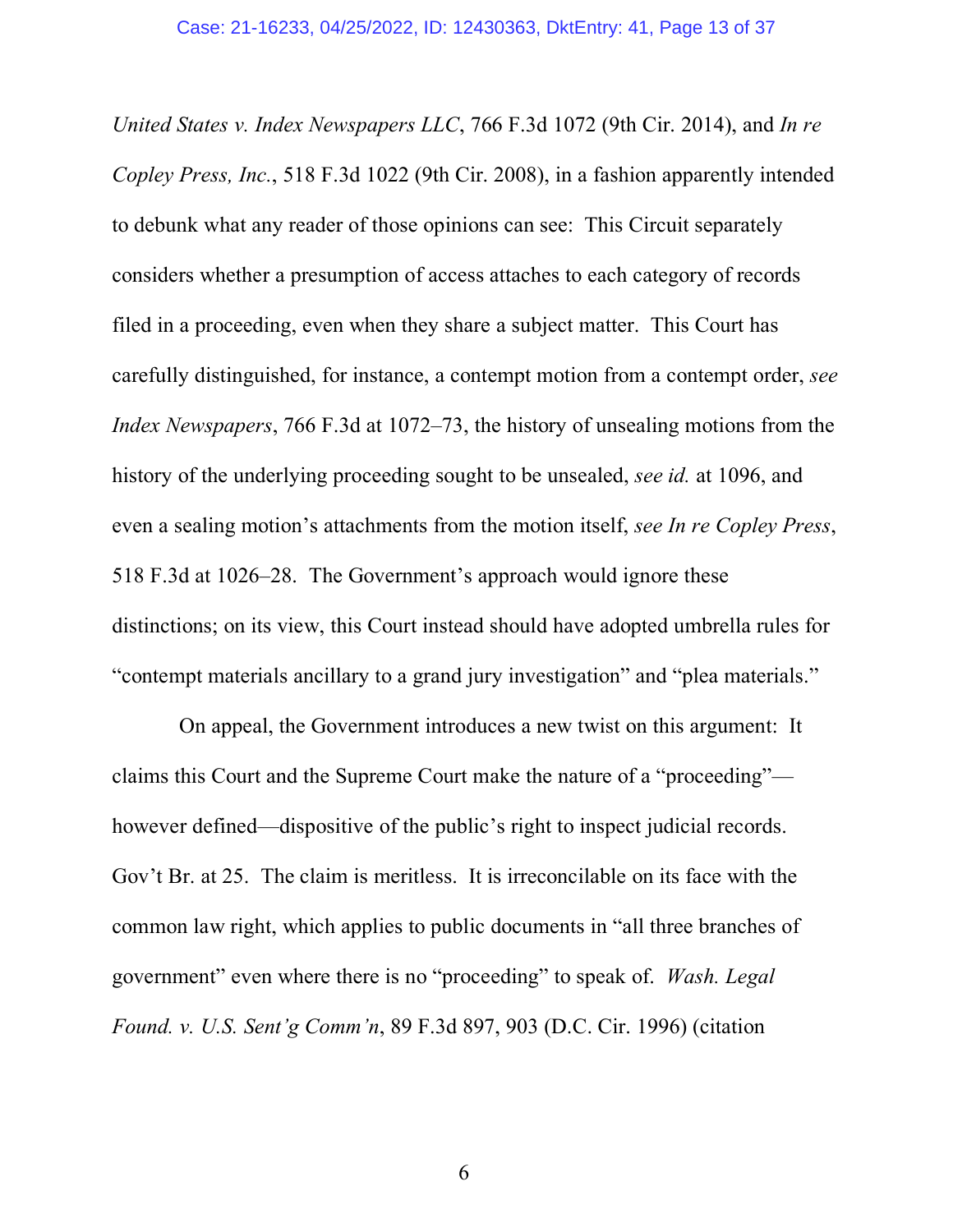omitted); *see also Nixon v. Warner Commc'ns, Inc.*, 435 U.S. 589, 597 (1978). And it likewise contradicts Circuit precedent under the First Amendment.

The Government's insistence that the Supreme Court takes its approach is transparently misplaced: The Supreme Court has never heard a case addressing the First Amendment right of access to judicial documents in particular. *See* David S. Ardia, *Court Transparency and the First Amendment*, 38 Cardozo L. Rev. 835, 840 (2017). It is unremarkable that its precedents on access to proceedings speak in terms of proceedings. And it should be no surprise, then, that "[d]espite the Supreme Court's apparent interest in the 'proceedings,' courts have often, where documents were at issue, turned directly to the documents in dispute, and applied the 'experience and logic' ideas to them." *Dhiab v. Trump*, 852 F.3d 1087, 1104 (D.C. Cir. 2017) (Williams, J., concurring in part and concurring in the judgment).

This Court's precedent requires that approach. This Circuit expressly declines to tie the right of access to judicial documents to the question "whether the documents at issue are derived from or are a necessary corollary of the capacity to attend the relevant proceedings." *Index Newspapers*, 766 F.3d at 1092 n.15 (quoting *Newsday LLC v. County of Nassau*, 730 F.3d 156, 164 (2d Cir. 2013)).3 And even the Government's authorities confirm that the proceeding is not

<sup>&</sup>lt;sup>3</sup> Even circuits that do take that proceeding-based approach, like the Second Circuit, do so *in addition to*—not instead of—applying the experience-and-logic inquiry directly to records. *See Newsday*, 730 F.3d at 164.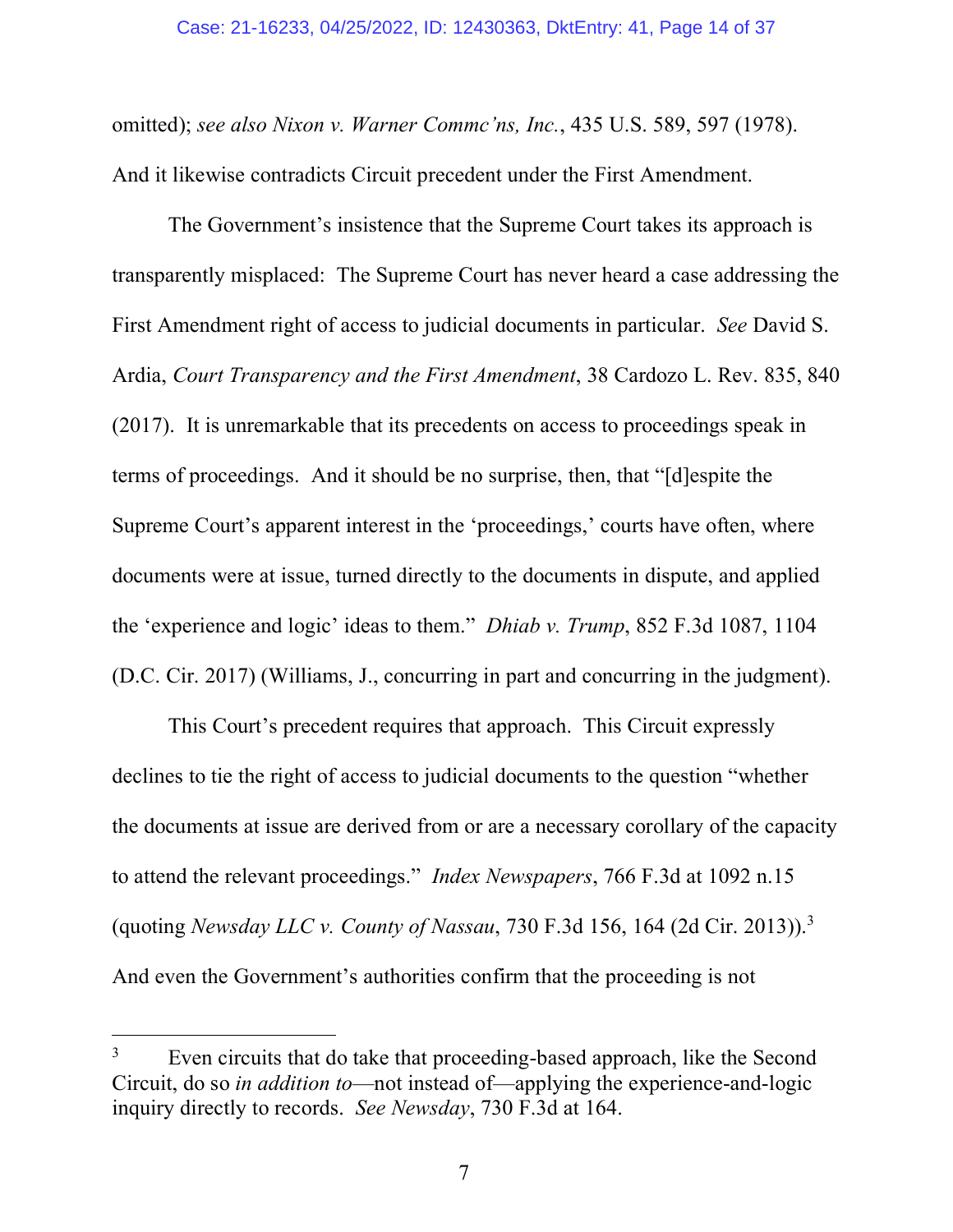controlling. In *Phoenix Newspapers, Inc. v. U.S. District Court*, 156 F.3d 940 (9th Cir. 1998), for instance, this Court refused "to conflate" the questions of access to a hearing and access to a corresponding transcript, because "the rationale for closing a proceeding, such as infringement of the defendant's right to a fair trial, may have no bearing" on whether to maintain related documents under seal, *id*. at 947.So too in the technical-assistance context, where this Court has sometimes permitted argument *in camera* while nevertheless publishing the resulting opinion. *See, e.g.*, *In re United States*, 427 F.2d 639, 641 & n.2 (9th Cir. 1970).

B. "Technical assistance" describes the subject matter of a given All Writs Act injunction, not a legally distinct class of judicial records.

Even if a proceeding-based approach were proper, looking only to All Writs Act proceedings seeking technical assistance—"the particular proceedings at issue in this case" rather than All Writs Act proceedings "as a whole," *Index*  Newspapers, 766 F.3d at 1086—would be error.<sup>4</sup> Indeed, the Supreme Court has already ruled out that kind of effort to evade a presumption of access.

In *Globe Newspaper Co. v. Superior Court*, 457 U.S. 597 (1982), Massachusetts attempted to evade the presumption of access to criminal trials by

The Government's own brief is internally inconsistent on this point: It urges this Court to look to All Writs Act proceedings "[s]ince the Founding" when it suits it, Gov't Br. at 13 n.5 (quoting Opening Br. at 7), but limits the inquiry to "proceedings in which the government seeks technical assistance" in particular beginning in the mid-twentieth century—when that lens seems preferable, *id.* at 14.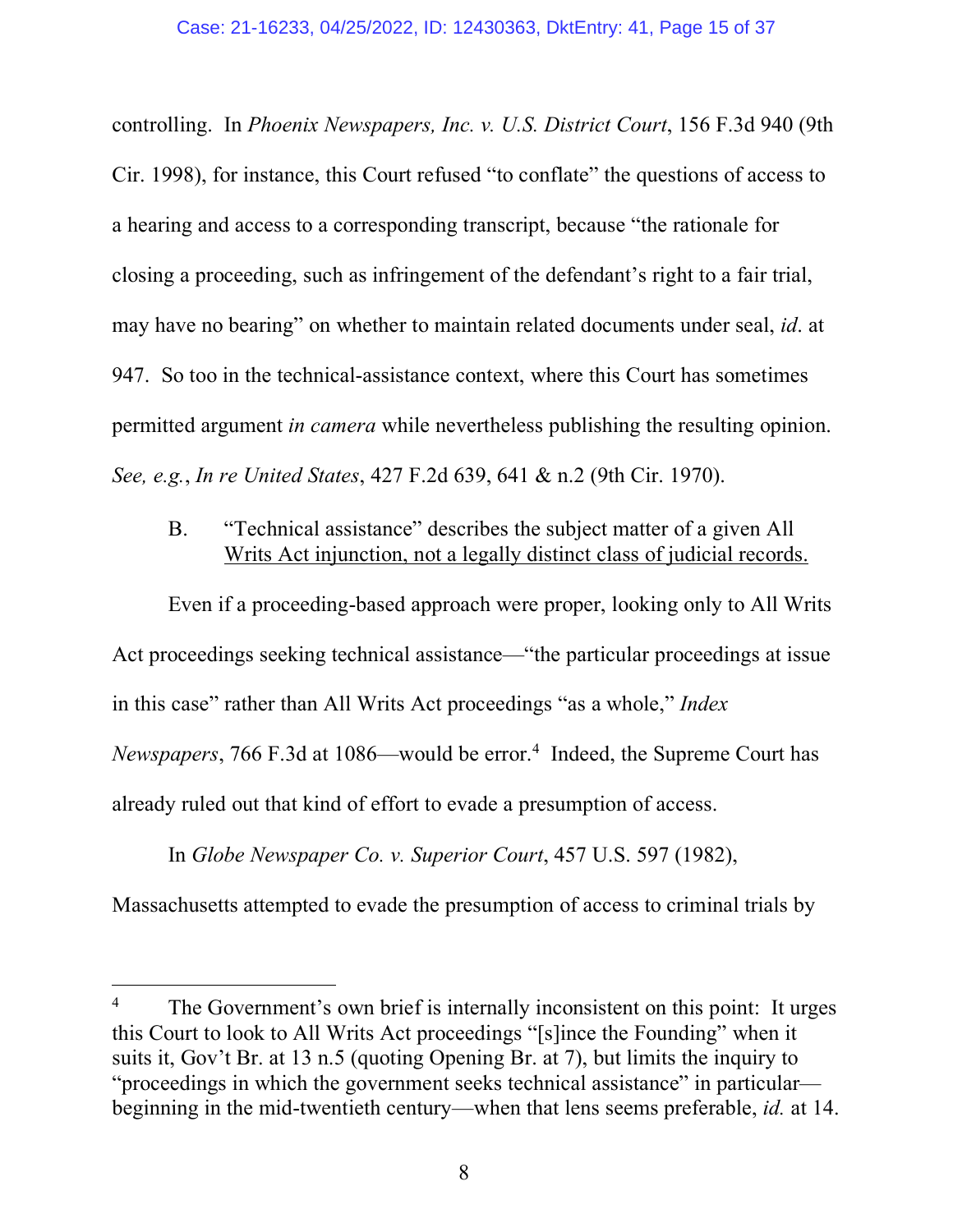#### Case: 21-16233, 04/25/2022, ID: 12430363, DktEntry: 41, Page 16 of 37

arguing that there is no tradition of access to "the testimony of minor sex victims" in particular. *Id.* at 605 n.13. The Supreme Court found that claim—accurate or not—"unavailing" because the presumption attaches to criminal trials "as a general matter." *Id.* Whether that presumption is overcome "in the context of any particular criminal trial, such as a murder trial . . . or a rape trial, depends not on the historical openness of that type of criminal trial but rather on the state interests assertedly supporting the restriction." *Id.* That distinction between the two stages of the inquiry is not semantic: "Resolving the level of generality affect[s] not only who [bears] the burden of persuasion but also the severity of that burden." *Dhiab*, 852 F.3d at 1105 (Williams, J., concurring in part and concurring in the judgment).

In the shadow of that precedent, the Government's brief makes new efforts to distinguish "technical-assistance proceedings" from other All Writs Act proceedings. But in doing so, it only highlights that the "distinctions drawn by the court[s] below are insubstantial" and that All Writs Act orders requiring technical assistance are, at most, "a subspecies" of All Writs Act injunction. *El Vocero de Puerto Rico v. Puerto Rico*, 508 U.S. 147, 149–50 (1993) (per curiam). In an effort to make technical-assistance orders under the All Writs Act look more like warrants, for instance, the Government maintains such proceedings are *ex parte*, ignoring this Court's contrary holding that All Writs Act proceedings in the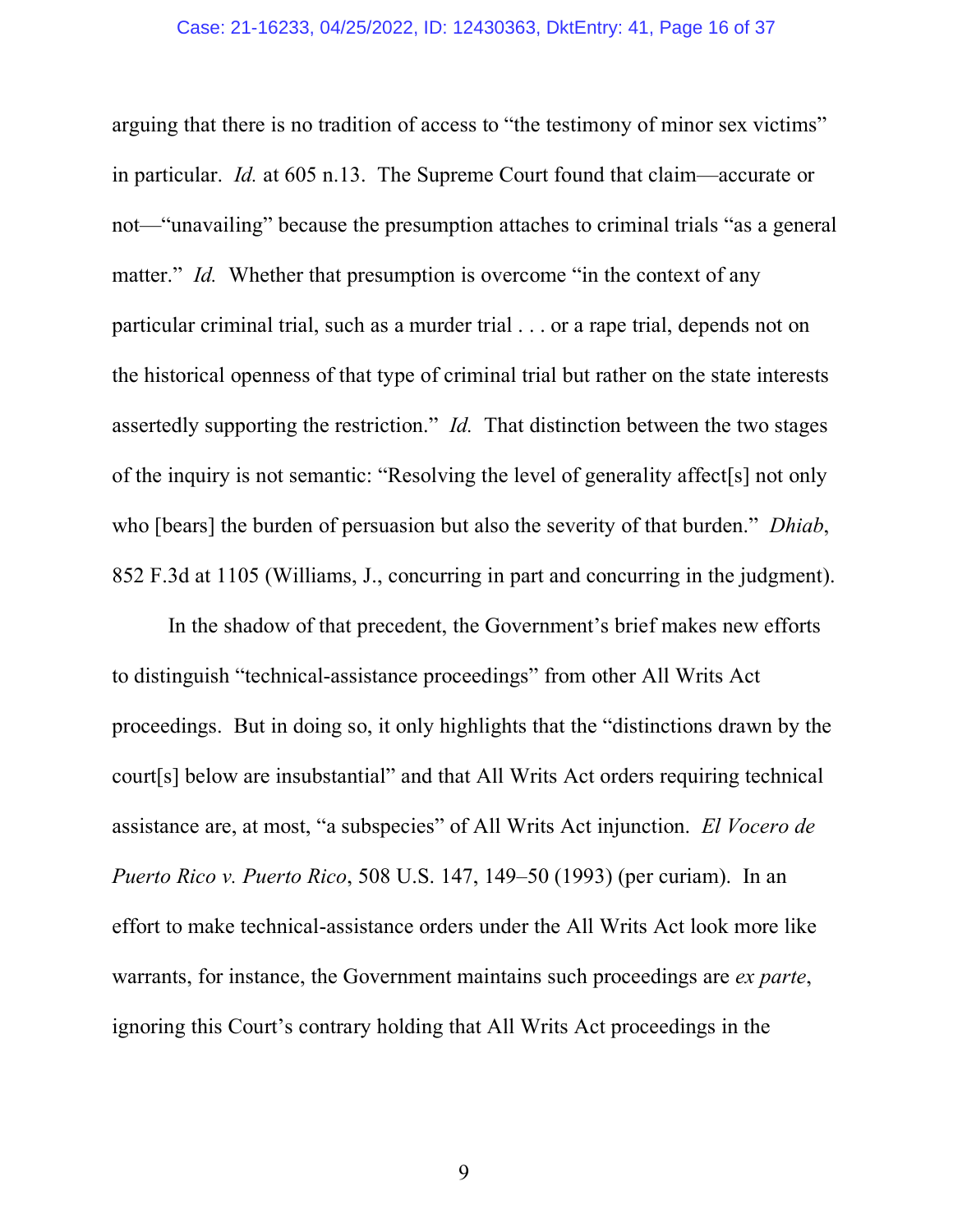technical-assistance context require that the third party to be enjoined be given "notice and an opportunity to be heard." *Mountain States*, 616 F.2d at 1133.

Similarly, the Government wrongly claims that courts "apply[] the familiar probable-cause framework" applicable to warrants—rather than an equitable balancing test—in deciding whether to issue a technical-assistance order under the All Writs Act. Gov't Br. at 18. The Government's own applications for such orders, which state a different standard, belie that argument. *See* ER-84. In any event, the claim misreads *New York Telephone*. Probable cause was relevant there only in the sense that an All Writs Act order can only issue to protect "jurisdiction otherwise obtained" and orders "previously issued." 434 U.S. at 172. For an All Writs Act order to issue in aid of a warrant, there must first be a valid warrant.

In deciding whether to grant a subsequent All Writs Act order, however, courts must weigh the requested relief's consistency or not "with the intent of Congress," *N.Y. Tel. Co.*, 434 U.S. at 172, the third party's distance or not "from the underlying controversy," *id.* at 174, the third party's "interest in not providing assistance," *id.*, and the harm to the investigation of withholding relief, *id.* at 175; *accord Mountain States*, 616 F.2d at 1128–33; *United States v. Blake*, 868 F.3d 960, 970–71 (11th Cir. 2017). In other words, before issuing a technical-assistance order under the All Writs Act courts must balance the equities and weigh whether Congress has precluded resort to equitable relief—just as a federal court would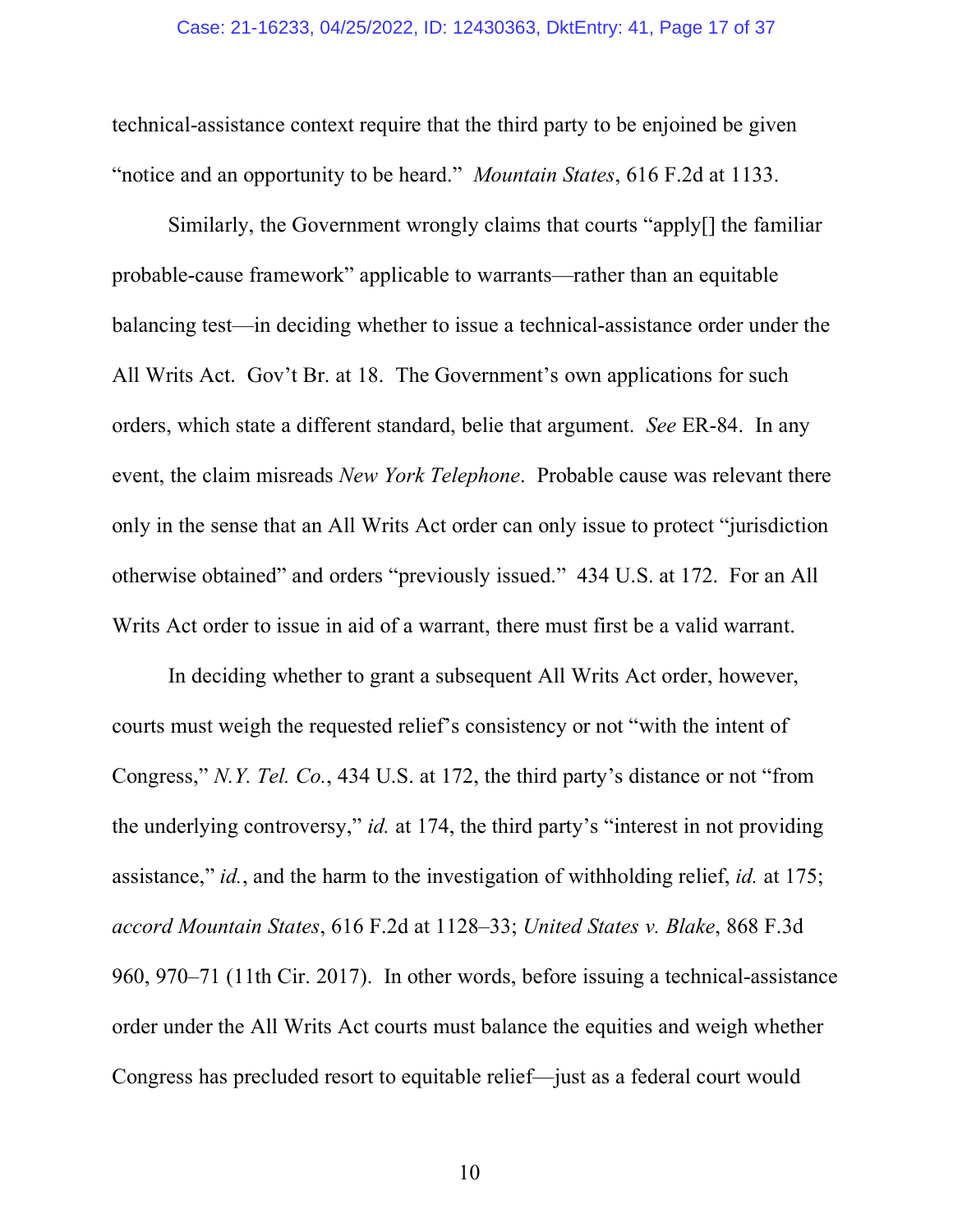before issuing any All Writs Act injunction to a third party "in a position to frustrate the implementation of a court order." *N.Y. Tel. Co.*, 434 U.S. at 174.

The Government's effort to debunk the "putatively 'injunctive'" features of All Writs Act injunctions is no more persuasive. Gov't Br. at 19. It disputes, for instance, whether this Court endorsed the Government's own past argument that technical-assistance orders are "writ[s] in the nature of a mandatory injunction." *In re United States*, 427 F.2d at 643. The point is academic: The Supreme Court adopted the Government's argument that they are permissible "injunctive orders to third parties" in *New York Telephone*. Transcript of Oral Argument, *United States v. N.Y. Tel. Co.*, 434 U.S. 159 (1977) (No. 76-835),

(relying on several cases involving All Writs Act injunctions outside the criminalinvestigative context). But, in any event, this Court did not dispute the Government's claim that such an order *is* an injunction; instead, it concluded that the Wiretap Act precluded issuing one. *See In re United States*, 427 F.2d at 643– 44. That inquiry is conventional whenever a court considers whether to grant an All Writs Act injunction where Congress has also legislated. *See, e.g.*, *V.N.A. of Greater Tift Cty., Inc. v. Heckler*, 711 F.2d 1020, 1029 (11th Cir. 1983) (asking "(1) whether refusal to grant the injunction will defeat the court's review jurisdiction and (2) whether Congress intended to permit or to preclude a status

https://www.oyez.org/cases/1977/76-835; *see N.Y. Tel. Co.*, 434 U.S. at 174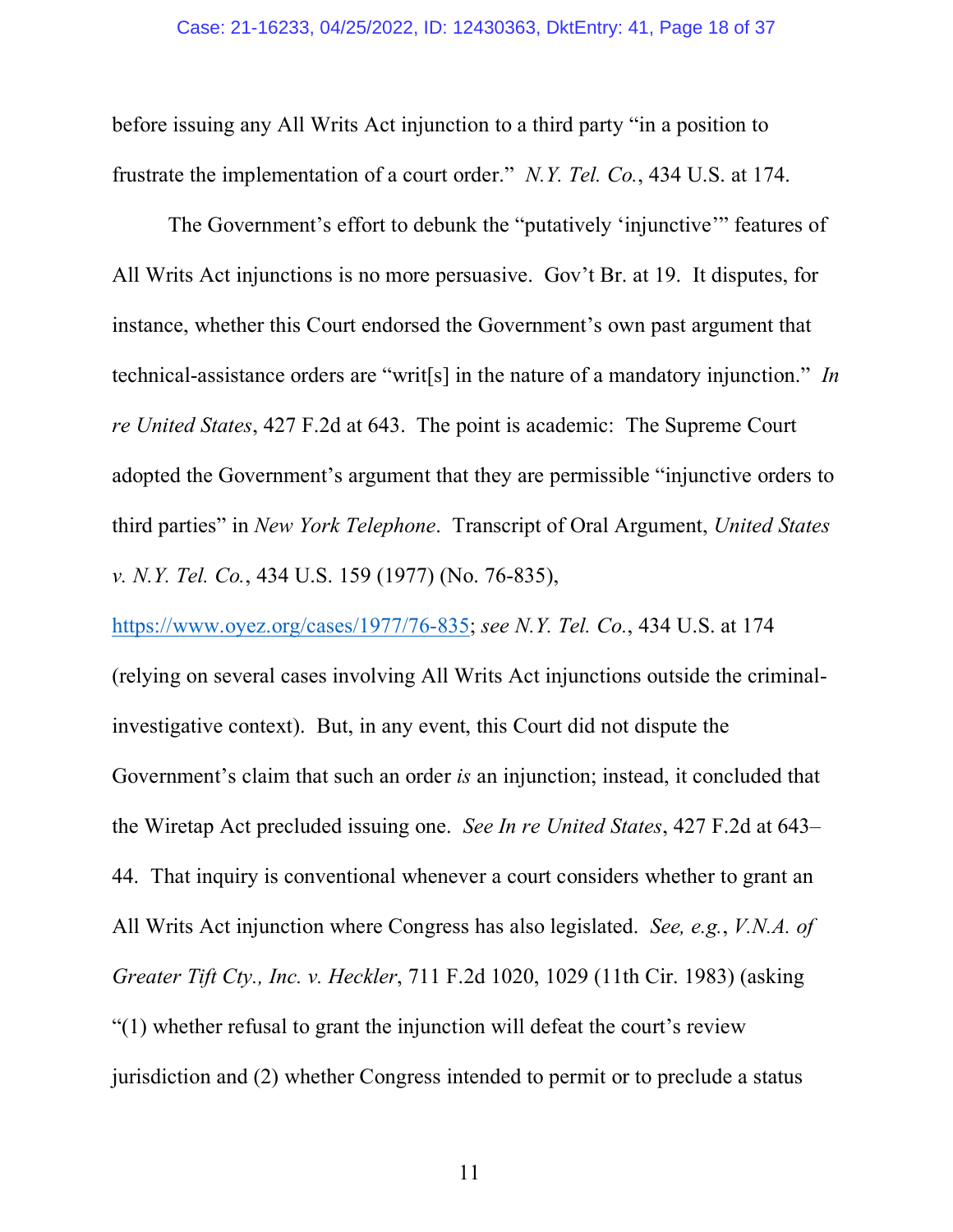quo injunction"). And as this Court has elaborated, a technical-assistance order operates like a status quo injunction in that the order preserves "the court's potential jurisdiction to receive an indictment if significant violations of the law are discovered." *Mountain States*, 616 F.2d at 1129 n.7.

In sum, the Government has found nothing to rebut the conclusion that a technical-assistance order is a "subspecies" of All Writs Act injunction with a particular subject matter. *El Vocero de Puerto Rico*, 508 U.S. at 150. And as the Supreme Court has explained, such case-by-case subject matter distinctions do not control whether a presumption of access attaches to a given class of judicial records. *See Globe Newspaper*, 457 U.S. at 605 n.13.

### **II. The common law and First Amendment presumptions of access apply to All Writs Act materials, including in the technical-assistance context.**

Even if this Court were to look narrowly to All Writs Act materials only in the technical-assistance context, the common law and First Amendment presumptions of access would still apply. The Government relies on a nonprecedential order for the proposition that this Court should start with an unnecessary constitutional analysis, *see* Gov't Br. at 11 n.4 (citing *U.S. Dep't of Justice v. ACLU Found.*, 812 F. App'x 722, 723–24 (9th Cir. 2020)), but published precedent makes clear that this Circuit considers first whether a case can be resolved "by applying the common law right of access alone," *Custer Battlefield Museum*, 658 F.3d at 1196; *see also United States v. Carpenter*, 923 F.3d 1172,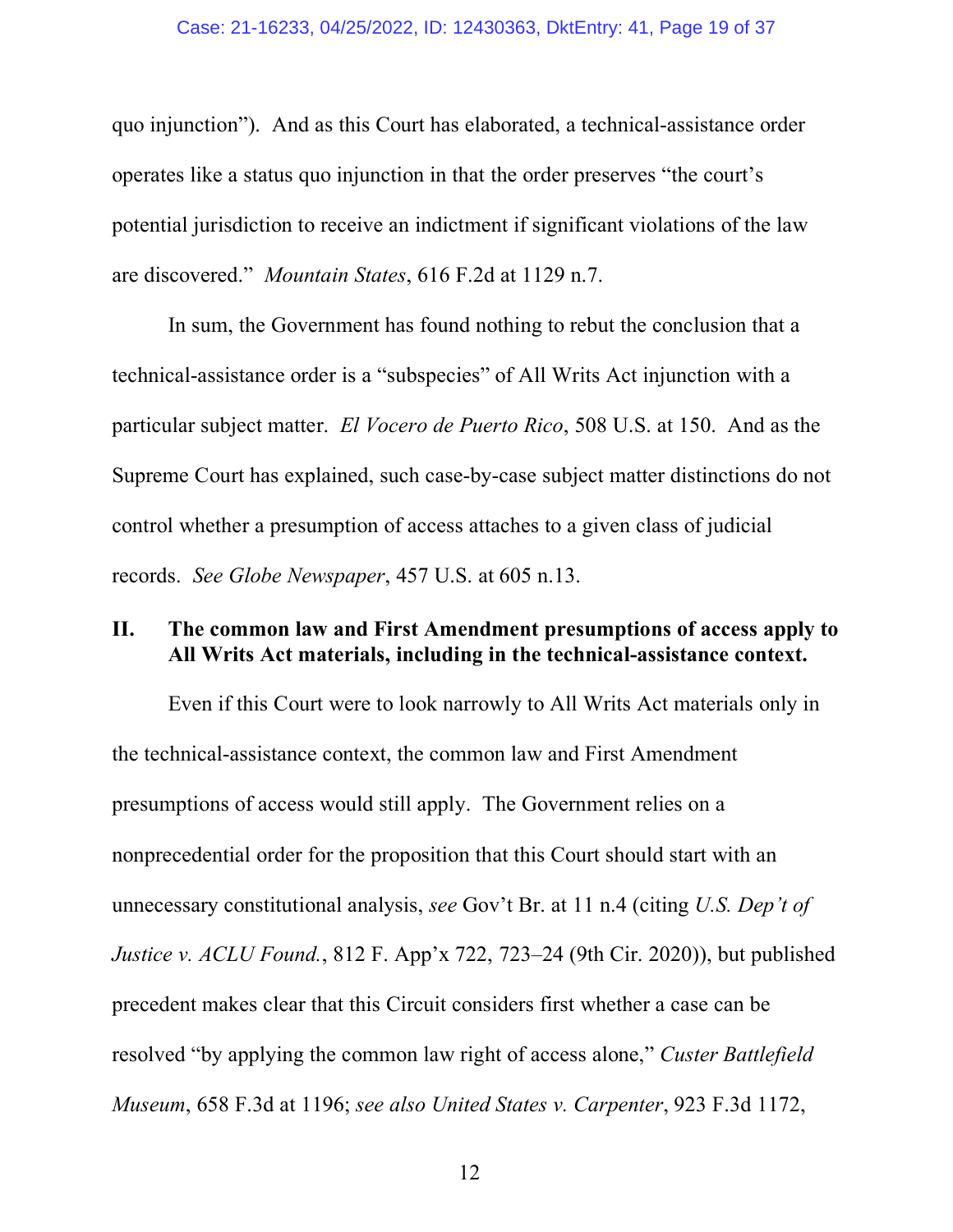1180 & n.6 (9th Cir. 2019); *San Jose Mercury News, Inc. v. U.S. Dist. Ct.*, 187 F.3d 1096, 1101–02 (9th Cir. 1999).<sup>5</sup> The common law alone resolves this appeal.

### A. The common law presumption of access applies to All Writs Act materials because such records are not "traditionally kept secret."

As the parties agree, "[u]nless a particular court record is one traditionally kept secret, a strong presumption in favor of access is the starting point." *Kamakana*, 447 F.3d at 1178 (citation and internal quotation marks omitted). But the Government does not appear to understand that phrase is a "term of art," *id.* at 1184, and it fails to attempt the appropriate showing as a result. Indeed, the Government offers no argument specific to the common law; it rests on its First Amendment claim that there is "no 'tradition of openness'" with respect to All Writs Act proceedings in the technical-assistance context. Gov't Br. at 24. That claim is wrong, as discussed below. But even if it were correct, that showing would be inadequate because the common law and constitutional standards differ.

As this Circuit has explained, documents that "are usually or often deemed confidential"—that are not, in other words, traditionally public—are not necessarily "traditionally kept secret." *Kamakana*, 447 F.3d at 1185. On the

l

<sup>&</sup>lt;sup>5</sup> The Government's suggestion confuses the two stages of the right-of-access inquiry. The First Amendment presumption is stronger where it attaches, but the common law applies to a broader class of records. As a result, a finding that the First Amendment presumption does not apply to a document does not obviate the need to ask whether the common law does. *See United States v. Sealed Search Warrants*, 868 F.3d 385, 390 n.1 (5th Cir. 2017); *Appelbaum*, 707 F.3d at 290.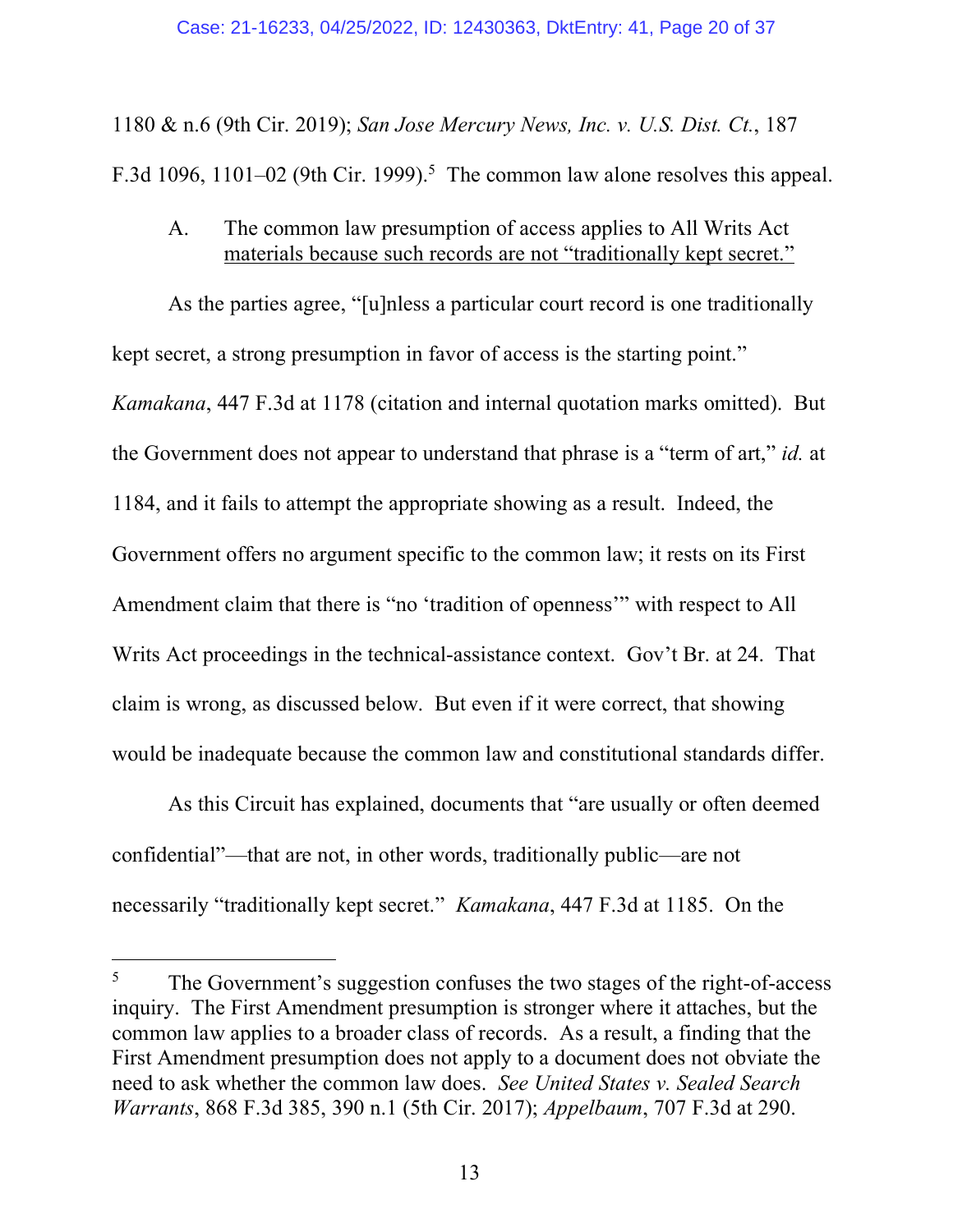#### Case: 21-16233, 04/25/2022, ID: 12430363, DktEntry: 41, Page 21 of 37

contrary, this Court has "found a common law right of access" to judicial records "despite the fact that [they] traditionally had been kept confidential by the courts" in an ordinary-language sense. *Times Mirror Co. v. United States*, 873 F.2d 1210, 1219 (9th Cir. 1989). As *Times Mirror* clarified, documents are "traditionally kept secret" under this Court's precedent only if no as-applied balancing of the interests in a particular case could yield a conclusion that "disclosure would serve the ends of justice." *Id.* (quoting *United States v. Schlette*, 842 F.2d 1574, 1581 (9th Cir. 1988)). Because such situations are vanishingly rare, this Court has "decline[d] to extend" the *Times Mirror* approach. *Custer Battlefield Museum*, 658 F.3d at 1194.

The Government does not attempt to establish that All Writs Act materials related to technical assistance fit *Times Mirror*'s narrow, specialized description that their disclosure can *never* serve the ends of justice while any related investigation is ongoing. Nor could it. For one, the Government itself has filed technical-assistance materials publicly during ongoing investigations. 6 And Petitioners-Appellants have cited a number of cases in which courts made an express determination that sealing an All Writs Act order in the technicalassistance context would be unjustified despite an ongoing investigation or an

<sup>6</sup> *See* Motion to Vacate Order Compelling Apple Inc. at 11 n.22, *In re Search of an Apple iPhone Seized During Execution of a Search Warrant on a Black Lexus IS300, Cal. License Plate 35KGD203*, No. 5:16-cm-0010 (C.D. Cal. Feb. 25, 2016), ECF No. 16 (noting that the Government "alerted reporters" before filing its motion for technical assistance in San Bernardino).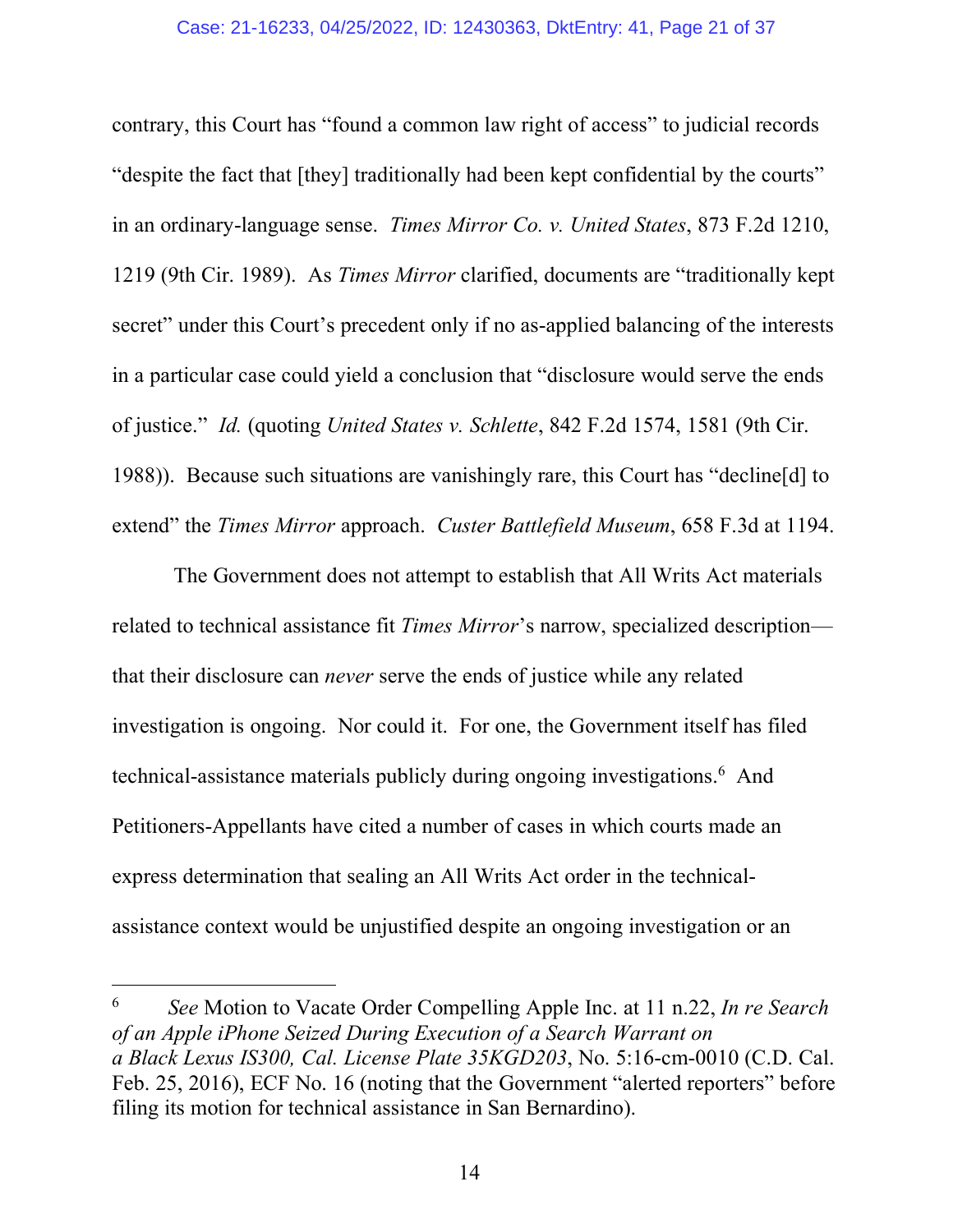#### Case: 21-16233, 04/25/2022, ID: 12430363, DktEntry: 41, Page 22 of 37

unexecuted warrant. *See* Opening Br. at 24 n.7. The Government's only response is that some of those orders denied the relief the Government sought, *see* Gov't Br. at 15 n.6, an irrelevant distinction under this Court's precedent, s*ee Ctr. for Auto Safety*, 809 F.3d at 1102. In short, even if these were the only such public materials—and they are far from it—they would defeat the argument that All Writs Act materials in the technical-assistance context are "traditionally kept secret."

The Government's one-sentence claim that All Writs Act materials in the technical-assistance context are "akin to . . . grand-jury materials and search warrants during an ongoing investigation" fails on its face. Gov't Br. at 24. With respect to warrants, *Times Mirror* explains that this Court's conclusion turned on "the incremental value in public access" at the pre-indictment stage in light of "other mechanisms . . . already in place to deter governmental abuses of the warrant process." 873 F.2d at 1218; *see also id.* at 1217–18 (emphasizing that warrant materials will, "in due course, be disclosed . . . at a suppression hearing to which the public has a First Amendment right of access"). But the Government does not appear to dispute that there is no such later opportunity for the public to review All Writs Act materials in the technical-assistance context; in fact, its brief suggests there ought not be such an opportunity regardless of the status of the investigation. *See* Gov't Br. at 48. As a result, the rationale underlying *Times*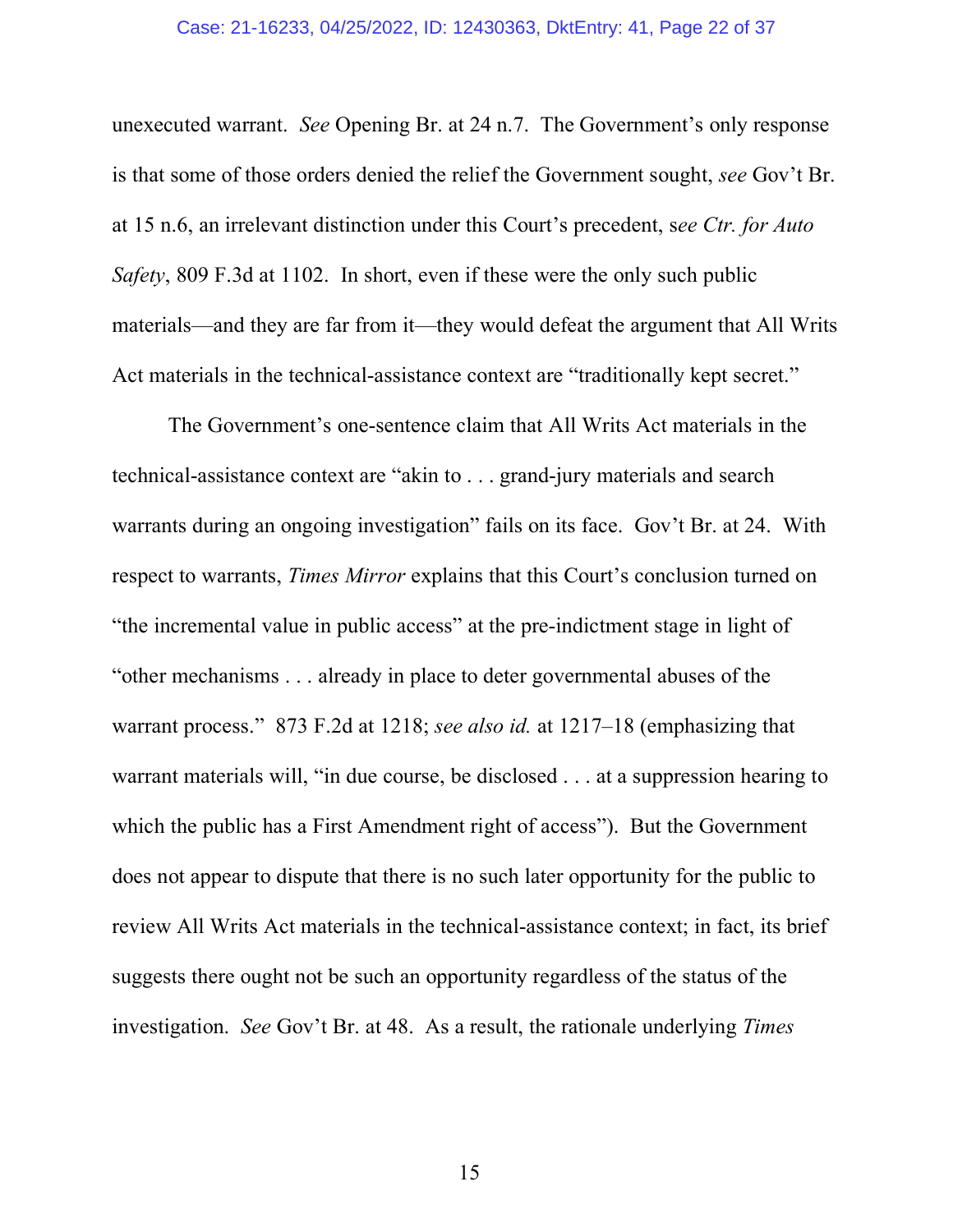*Mirror* is inapplicable in this setting, and extending *Times Mirror* here would result in far greater secrecy than this Court authorizes in the warrant context.

Grand jury materials, for their part, are "unique" in the degree of secrecy our system affords them. *In re Leopold*, 964 F.3d at 1133 (citation omitted). The grand jury antedates the Constitution, and it requires secrecy to better check the Government: It cannot perform "its historic role as a protective bulwark standing solidly between the ordinary citizen and an overzealous prosecutor" unless "unhindered by external influence or supervision." *United States v. Dionisio*, 410 U.S 1, 17 (1973). Federal Rule of Criminal Procedure 6(e) codifies that tradition, "displac[ing] the common-law right of access." *In re Leopold*, 964 F.3d at 1133; *accord Baltimore Sun Co. v. Goetz*, 886 F.2d 60, 64 (4th Cir. 1989). And as this Court has elaborated, Rule 6(e) makes the question whether the grand jury's investigation is ongoing dispositive, because the rule requires sealing "*to the extent and as long as necessary* to prevent the unauthorized disclosure of a matter occurring before a grand jury." *Index Newspapers*, 766 F.3d at 1088 n.8 (quoting Fed. R. Crim. Proc. 6(e)(6)). The All Writs Act, however, contains no provisions relevant to sealing; as a result the common law presumption applies. *See In re Leopold*, 964 F.3d at 1129 (same with respect to the Stored Communications Act).

Finally, the Government's reliance on a nonprecedential order of this Court addressing Title III materials is similarly misplaced. *See ACLU Found.*, 812 F.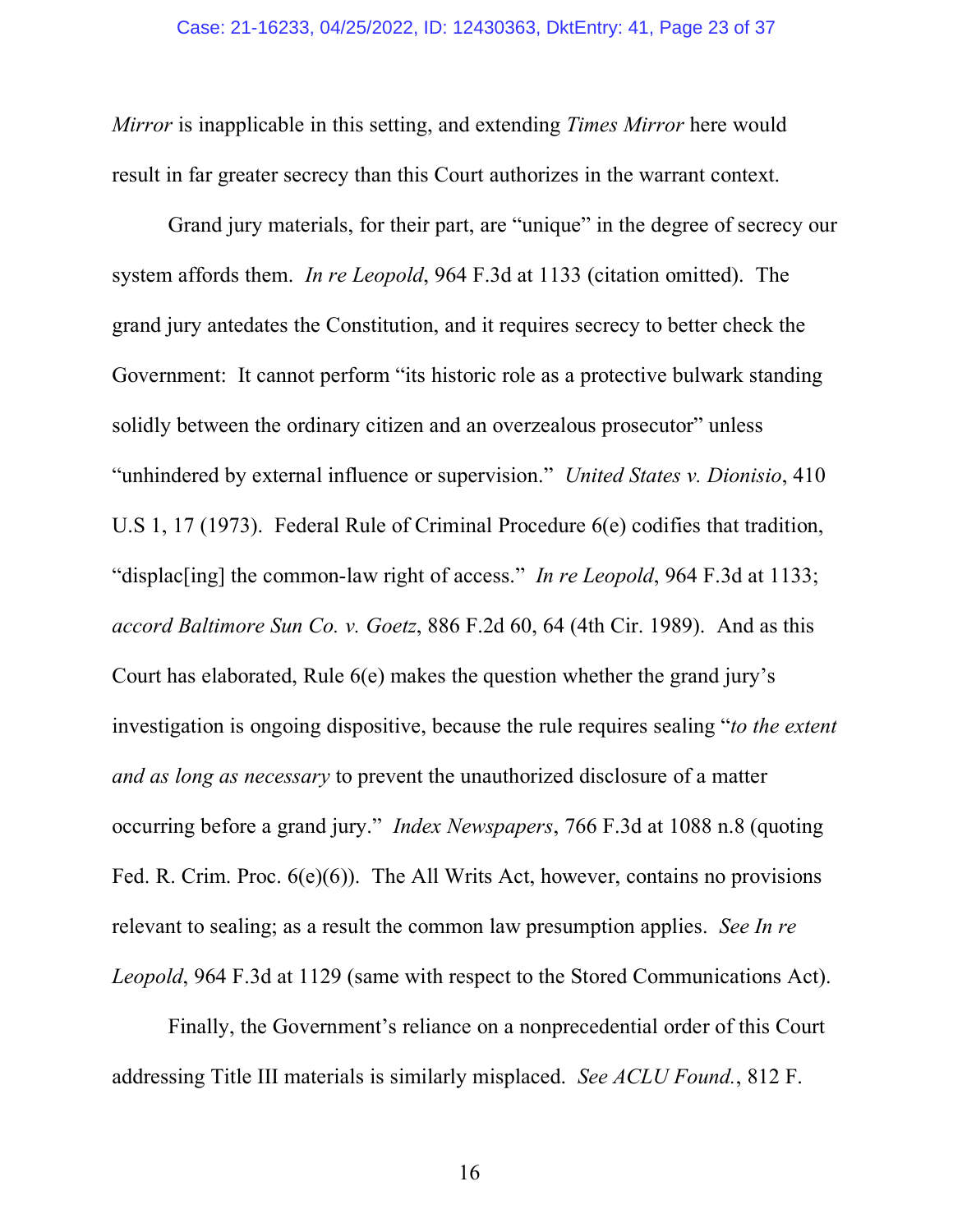App'x at 722. The Wiretap Act reflects Congress's considered judgment about the degree of secrecy wiretap investigations require. As a result, wiretap materials, "since the time of their creation in Title III, have been subject to a statutory presumption *against* disclosure," *In re N.Y. Times Co. to Unseal Wiretap & Search Warrant Materials*, 577 F.3d 401, 410 (2d Cir. 2009), which displaces the common law. Again, the All Writs Act has no such statutory secrecy presumption.

Looking beyond the individual flaws in these analogies, the Government's decision to dedicate just one paragraph of its brief to the common law, *see* Gov't Br. at 24, cannot be squared with this Court's counsel that "[w]e do not readily" exempt documents from the common law presumption of access, because the "consequences" of doing so would be "drastic" for public understanding of the law. *Kamakana*, 447 F.3d at 1185. The same would be true here if the Government's rule were law. Because the district courts failed to apply the correct standard under the common law, this Court need not address whether the First Amendment requires reversal. *See Custer Battlefield Museum*, 658 F.3d at 1196.

B. The First Amendment presumption of access applies to All Writs Act materials because experience and logic favor access.

Though the Government devotes far more of its brief to the First Amendment than the common law, its constitutional argument is no better supported. Its core flaw is straightforward: All Writs Act controversies arising in the technical-assistance context have been litigated in public since *New York*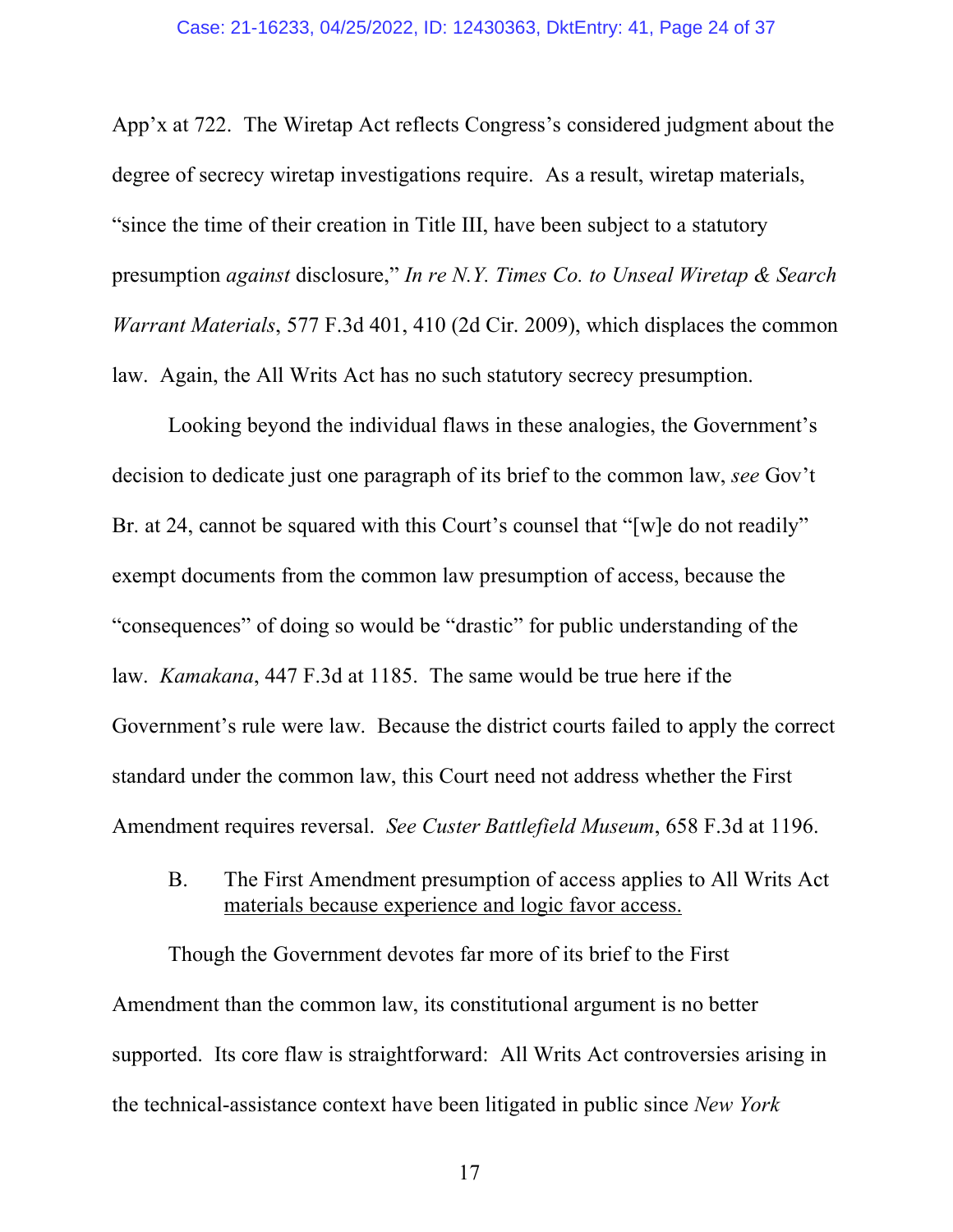#### Case: 21-16233, 04/25/2022, ID: 12430363, DktEntry: 41, Page 25 of 37

*Telephone*. The Government can offer only its own say-so for the opposite proposition, going so far as to suggest Petitioners-Appellants have conceded this point. *Compare* Gov't Br. at 15, *with* Opening Br. at 23–24 & n.7 (citing examples for the proposition that such controversies have been presumptively public "since the earliest years of the All Writs Act's use as authority for technical-assistance orders"). But as Petitioners-Appellants' opening brief detailed, experience does, in fact, support a constitutional presumption of access to All Writs Act materials, including in the technical-assistance context. And despite the Government's efforts to diminish the public interest in understanding the nature and legal limits of court-ordered technical assistance, logic requires access too.

## *i. Experience favors access to All Writs Act materials in the technical-assistance context.*

The history of All Writs Act orders addressing technical assistance in particular substantially begins with *New York Telephone*, which unfolded in plain view. As Judge Mansfield noted at the Second Circuit stage of the proceedings, "until the [then] recent decision of the Seventh Circuit in [*United States v. Ill. Bell Tel. Co.*, 531 F.2d 809 (7th Cir. 1976)], the authority granted by the All Writs Act was apparently never used to issue orders auxiliary to a search warrant." *In re U.S. in Matter of Order Authorizing Use of a Pen Reg.*, 538 F.2d 956, 963 (2d Cir. 1976) (Mansfield, J., concurring in part and dissenting in part). From their inception, then, such controversies were resolved in published opinions. This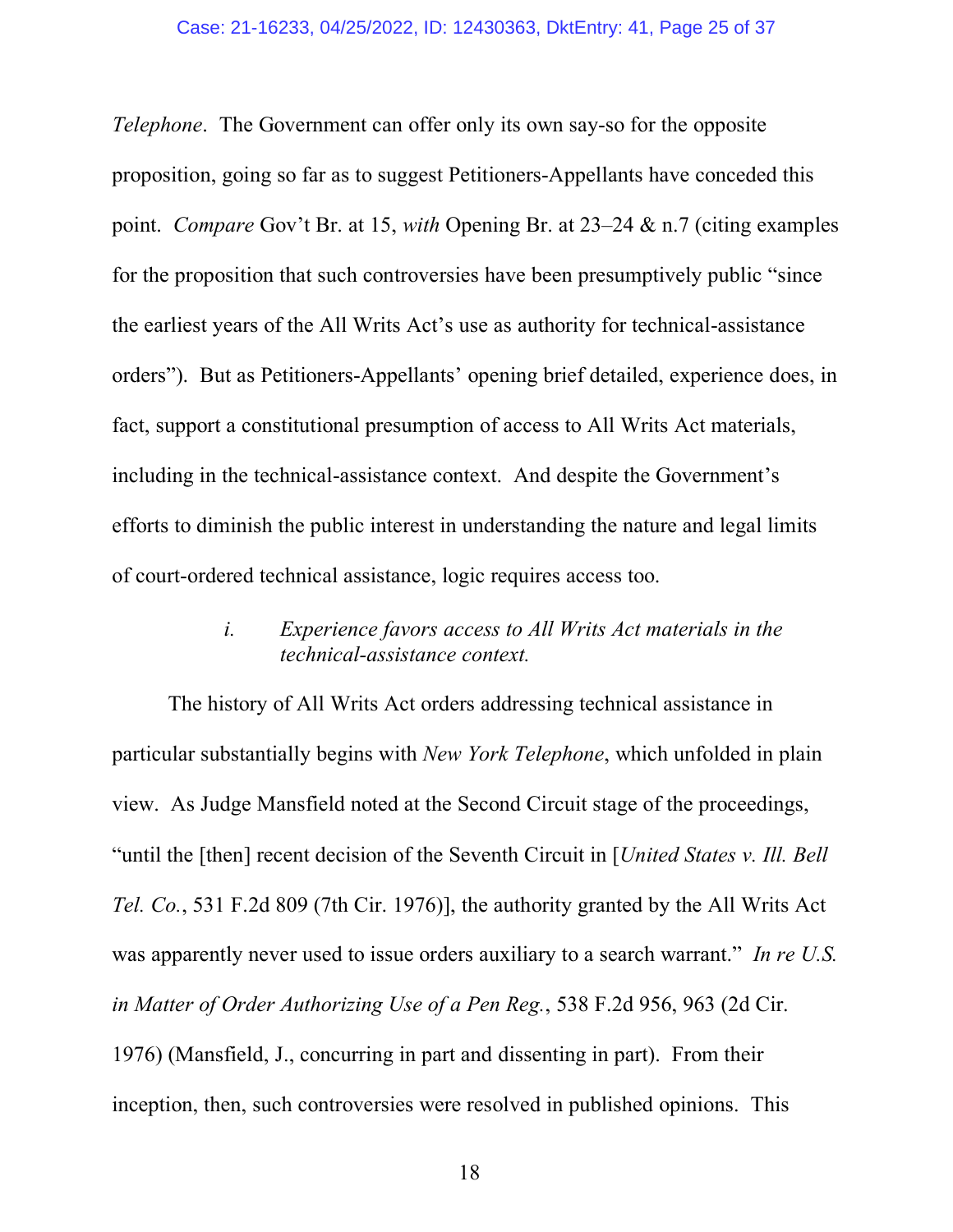#### Case: 21-16233, 04/25/2022, ID: 12430363, DktEntry: 41, Page 26 of 37

history makes for a stark contrast with, say, Title III materials, subject to special statutory secrecy since their creation. *See In re N.Y. Times Co.*, 577 F.3d at 410.

The Government questions whether Petitioners-Appellants have cited *enough* published All Writs Act decisions to make clear that this experience of public access has continued. It does not explain when enough would be enough, but in any event Petitioners-Appellants have put forward ample authority. While the cases collected in footnote 7 of the opening brief are the starkest evidence against the Government's position––because each made an express determination that sealing would be unjustified even though a warrant remained unexecuted or an investigation ongoing––they are hardly the only public orders cited in the brief. Petitioners-Appellants can offer even more. *See, e.g.*, *Court Documents Related to All Writs Act Orders for Technical Assistance*, Am. C.L. Union,

https://www.aclu.org/other/court-documents-related-all-writs-act-orders-technicalassistance (last visited Apr. 25, 2022) (collecting filings in more than fifty matters).

On the other side of the ledger, while the Government insists that "[t]he historical evidence is unequivocal," Gov't Br. at 19, it fails to cite any. The closest it comes is a district court's observation that "[t]here is no Ninth Circuit authority recognizing a First Amendment right to access technical assistance orders under the [All Writs Act]." Gov't Br. at 16 (quoting *In re Granick*, 388 F. Supp. 3d 1107, 1129 (N.D. Cal. 2019)). That much is trivially true: The question presented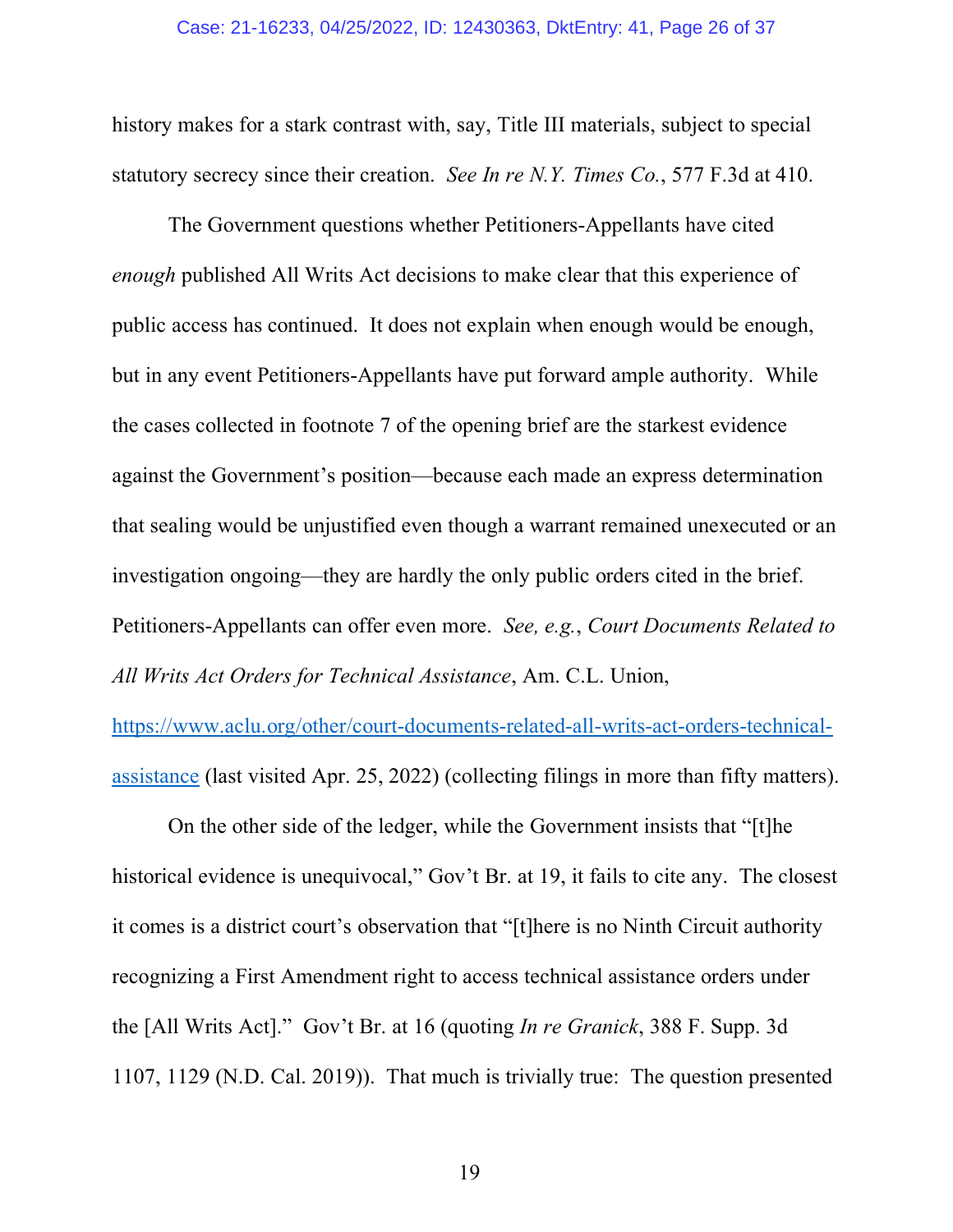#### Case: 21-16233, 04/25/2022, ID: 12430363, DktEntry: 41, Page 27 of 37

is one of first impression. And even the district court in *Granick* recognized "a *presumptive* common law right of access to these materials," albeit one that was overcome by a consideration—the burden of a request for years of records—not presented here. *In re Granick*, No. 16-mc-80206, 2018 WL 7569335, at \*11 (N.D. Cal. Dec. 18, 2018), *aff'd*, 388 F. Supp. 3d 1107, 1129 (N.D. Cal. 2019). Not one case in the Government's brief, then, stands for the proposition that All Writs Act materials in the technical-assistance context are anything but presumptively public.

What the Government apparently means when it claims history is on its side is that entirely different records—warrants, grand jury materials, and Title III materials—have not historically been accessible to the public during the pendency of an investigation. But Petitioners-Appellants have not moved to unseal warrants, grand jury materials, or Title III materials, records that—as discussed above—are not meaningfully analogous to, let alone strictly equivalent to, All Writs Act materials. This Court's decision in *United States v. Index Newspapers LLC*, 766 F.3d 1072 (9th Cir. 2014), is again instructive. The All Writs Act materials here are not literally warrant materials, and they were not issued in a warrant proceeding; they are, as the Government concedes, at most "ancillary to . . . the execution of arrest warrants." Gov't Br. at 16. In *Index Newspapers*, this Court likewise considered whether the public could access a range of documents in a proceeding "ancillary to a grand jury investigation." 766 F.3d at 1092. And rather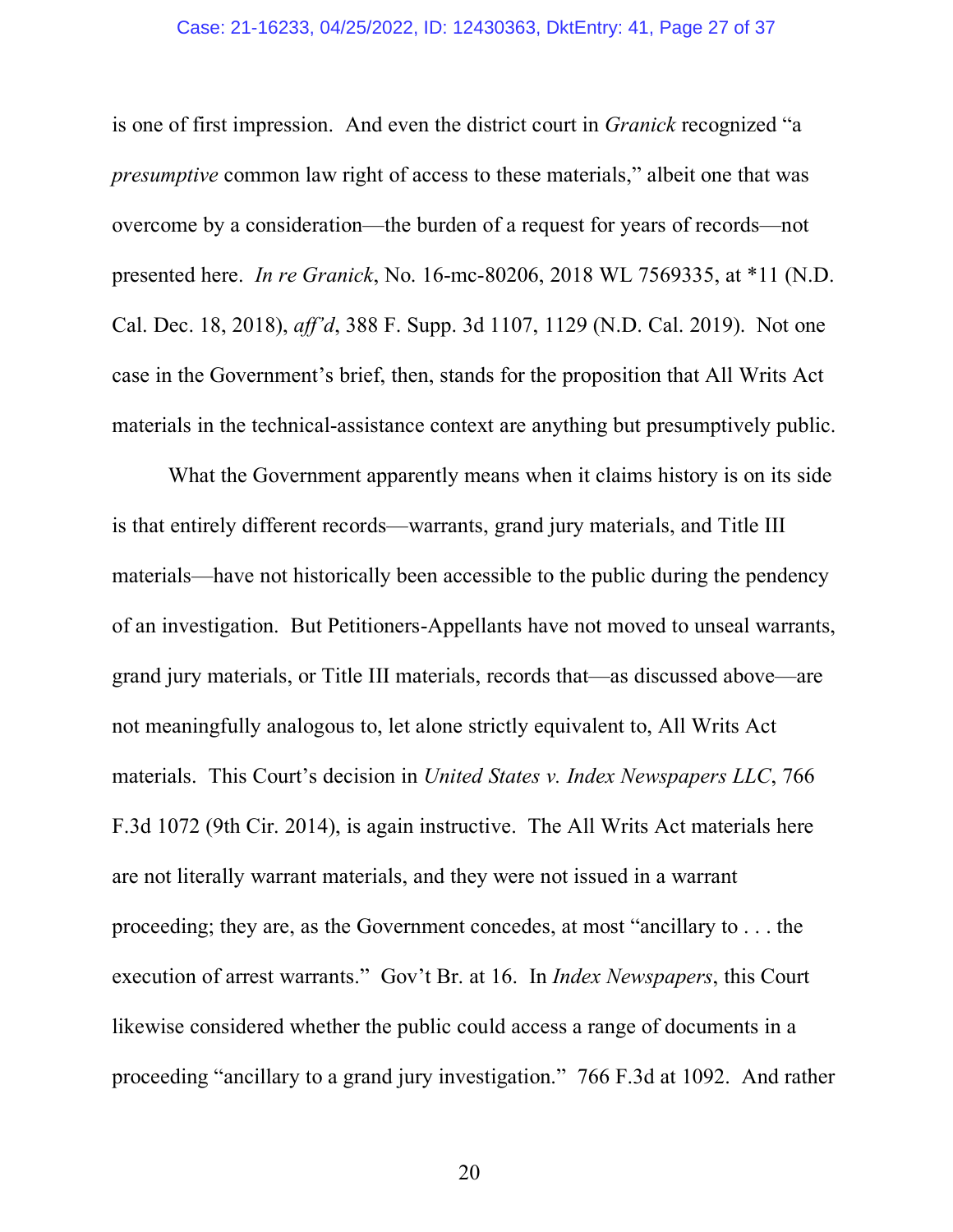than apply the rule of presumptive secrecy that would govern the grand jury's own records, this Court "[a]ppl[ied] the experience and logic test to each category of documents sought," *id.* at 1084, accounting for the differing histories of, say, contempt and unsealing motions, *see id.* at 1096. It should do so here. There is a distinctive tradition of access to All Writs Act materials, including in the technicalassistance context, that supports a constitutional presumption of public access.

### *ii. Logic favors access to All Writs Act materials in the technicalassistance context.*

Even if this Court were to find the historical evidence too equivocal, the benefits of public access to these judicial records alone would justify a constitutional presumption of access. *See In re Copley Press*, 518 F.3d at 1026 n.2. As described in the opening brief, the Government's preferred approach would afford All Writs Act injunctions in the technical-assistance context a *sui generis* degree of secrecy, one with predictably negative consequences for each corner of the legal system. The Government's efforts to show otherwise amount to a quarrel with the basic theory of the right of public access to judicial records.

For instance, the Government advances the remarkable argument that the public's interest in understanding the law is limited to the decisions of appellate courts. *See* Gov't Br. at 33. Petitioners-Appellants are unaware of any authority for that proposition, and for good reason. District courts exercise "important Article III powers" and adjudicate "litigants' substantive rights." *Ctr. for Auto*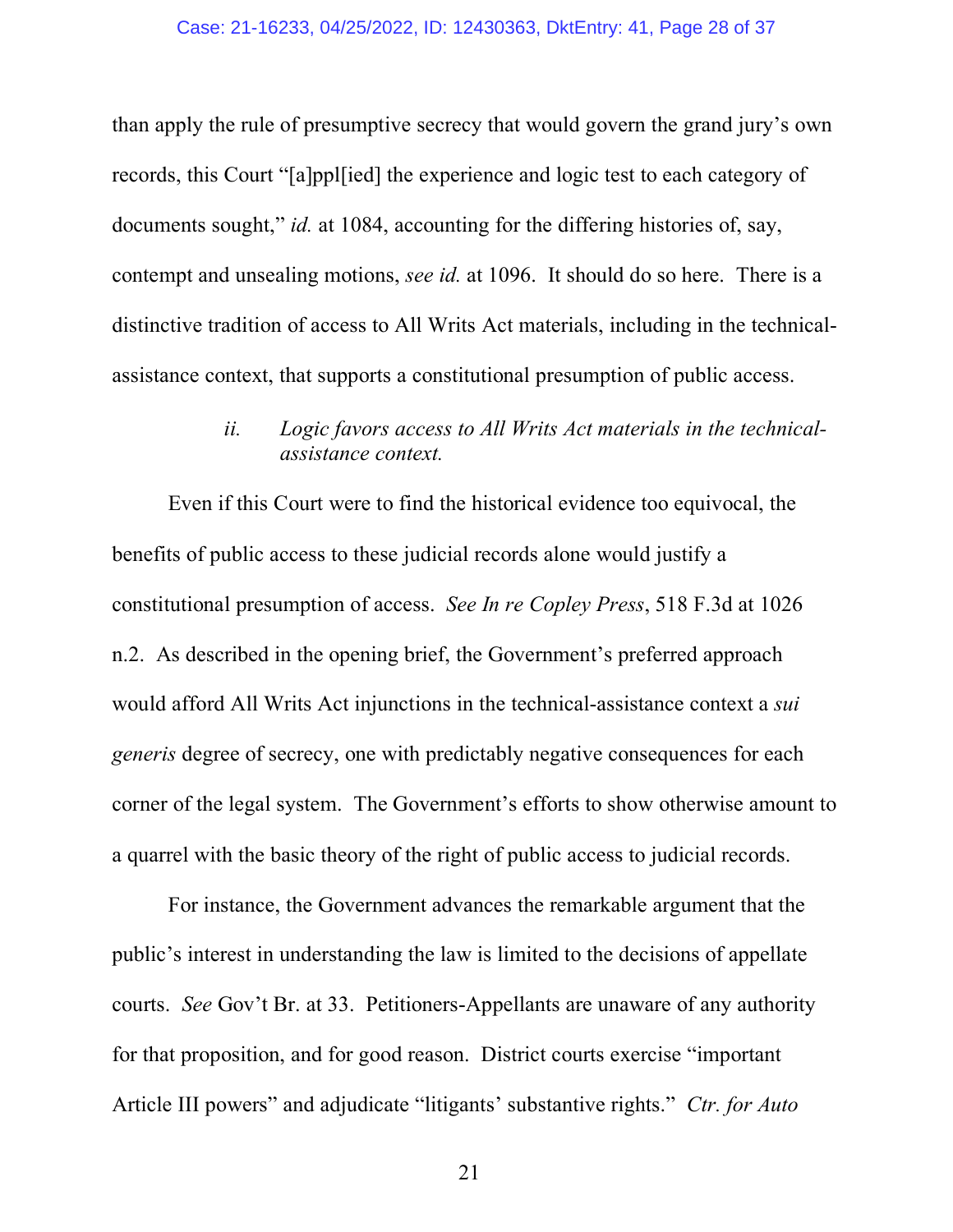*Safety*, 809 F.3d at 1100 (internal quotation marks omitted). And it is practically cliché that "the resolution of a dispute on the merits . . . is at the heart of the interest in ensuring the public's understanding of the judicial process and of significant public events." *Kamakana*, 447 F.3d at 1179 (citation and internal quotation marks omitted). Here, the technical-assistance orders at issue adjudicated Sabre's rights and bound it to carry out a controversial duty for the Government. Precedential or not, and regardless whether the orders are reasoned or rubber stamps, the public has a vital interest in understanding what they held.

The Government's suggestion that Congress could inform itself about use of the Act by other means, even if true, reflects a similar grievance with the basic theory of the right of access. The presumption "serves to ensure that the individual citizen can effectively participate in and contribute to our republican system of self-government." *Globe Newspaper*, 457 U.S. at 604. In our system, "important policy issues should be determined in the first instance by the legislative branch *after public debate*—as opposed to having them decided by the judiciary in sealed, *ex parte* proceedings." *In re Order Requiring Apple, Inc. to Assist in the Execution of a Search Warrant*, No. 1:15-mc-01902, 2015 WL 5920207, at \*3 n.1 (E.D.N.Y. Oct. 9, 2015) (emphasis added). That logic requires that All Writs Act materials in the technical-assistance context be presumptively accessible to the public.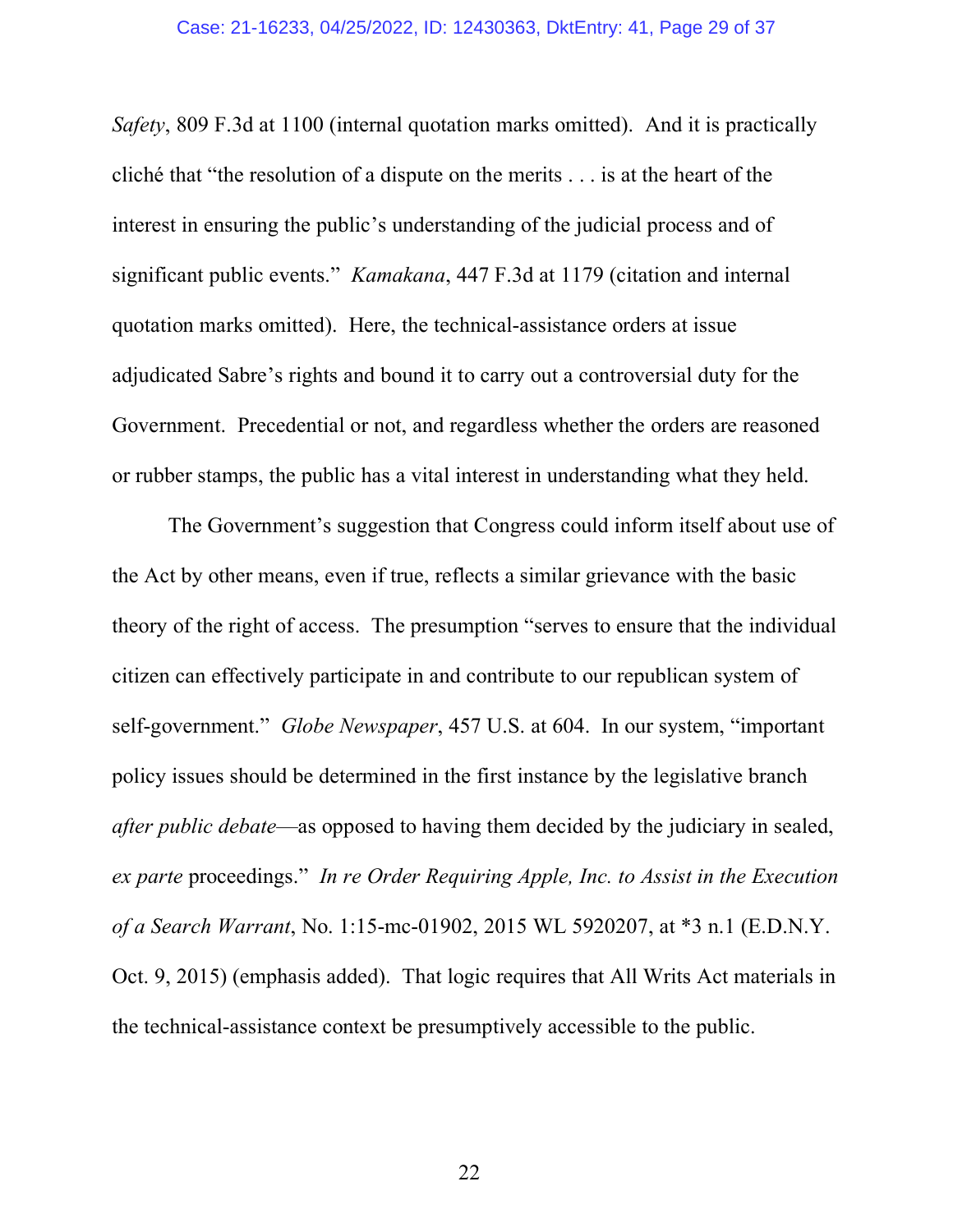### **III. To the extent either the common law or First Amendment presumption is overcome, the most the Government can justify is limited redactions.**

Because the common law and constitutional presumptions of access attach to each category of documents Petitioners-Appellants moved to unseal, the district courts should have considered whether the Government had demonstrated compelling interests that necessitated redacting any portion of them. *See Kamakana*, 447 F.3d at 1185; *Custer Battlefield Museum*, 658 F.3d at 1195 & n.5. Petitioners-Appellants do not dispute that this analysis should take into account, *inter alia*, the status of the investigations, any need to protect witness confidentiality, or any need to avoid alerting fugitives at large. But the district courts were obliged to draw a "specific linkage with the documents" in explaining which portions implicate compelling interests on the facts of these particular cases, *Kamakana*, 447 F.3d at 1184—and obliged to make public the portions that do not.

Instead, the district courts reiterated their generalized reasons for concluding that no presumption of access applies. The decisions are virtually identical on that front to orders that this Circuit has previously found inadequate. *See Phoenix Newspapers*, 156 F.3d at 950 (too "generalized" to state "that the investigation is ongoing and that it is in a posture that the disclosure of the transcript [at issue] would constitute a serious risk of compromising the investigation").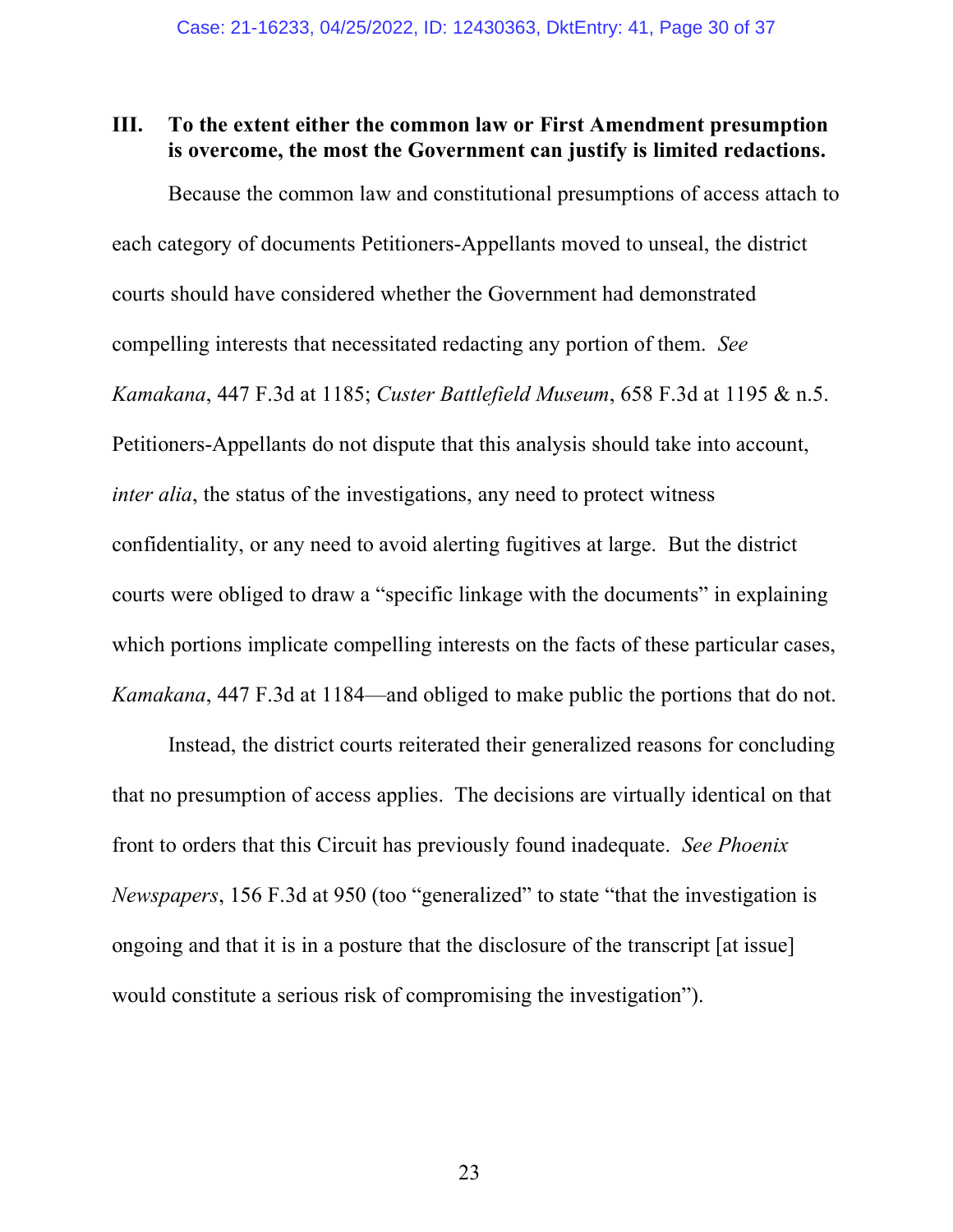### A. The Government has failed to draw a "specific linkage with the documents" in articulating the interests it believes justify secrecy.

The Government's brief fails to supply that missing specificity, asserting its interests categorically. To make the crispest version of the point, this Court knows with certainty that *some* information must be disclosed because the Government concedes it is "already publicly available," *Kamakana*, 447 F.3d at 1184—the Government objects only that the records *also* "contain sensitive information *beyond* what has been publicly reported." Gov't Br. at 37 (emphasis added). That concession necessarily defeats the district courts' conclusion that the presumptions of access would be overcome in their entirety here: "Once information is published, it cannot be made secret again." *In re Copley Press*, 518 F.3d at 1025.

Similarly, while Petitioners-Appellants do not disagree in the abstract that the Government has an interest in avoiding harm to an ongoing investigation, *see*  Gov't Br. at 36, it does not have an interest in concealing any records, or portions thereof, that do not implicate that interest. That "the AWA materials name individuals against whom the United States has obtained sealed indictments" as well as their "personally identifiable information" is a reason to redact names and personal information, ER-79, 80, not to withhold segregable legal argument.7

<sup>7</sup> If this Court were to extend the *Times Mirror* rule to All Writs Act injunctions and other judicial records in the technical-assistance context, which for the reasons given herein it should not do, the Government does not appear to dispute that a rule requiring unsealing or notice to the public at the investigation's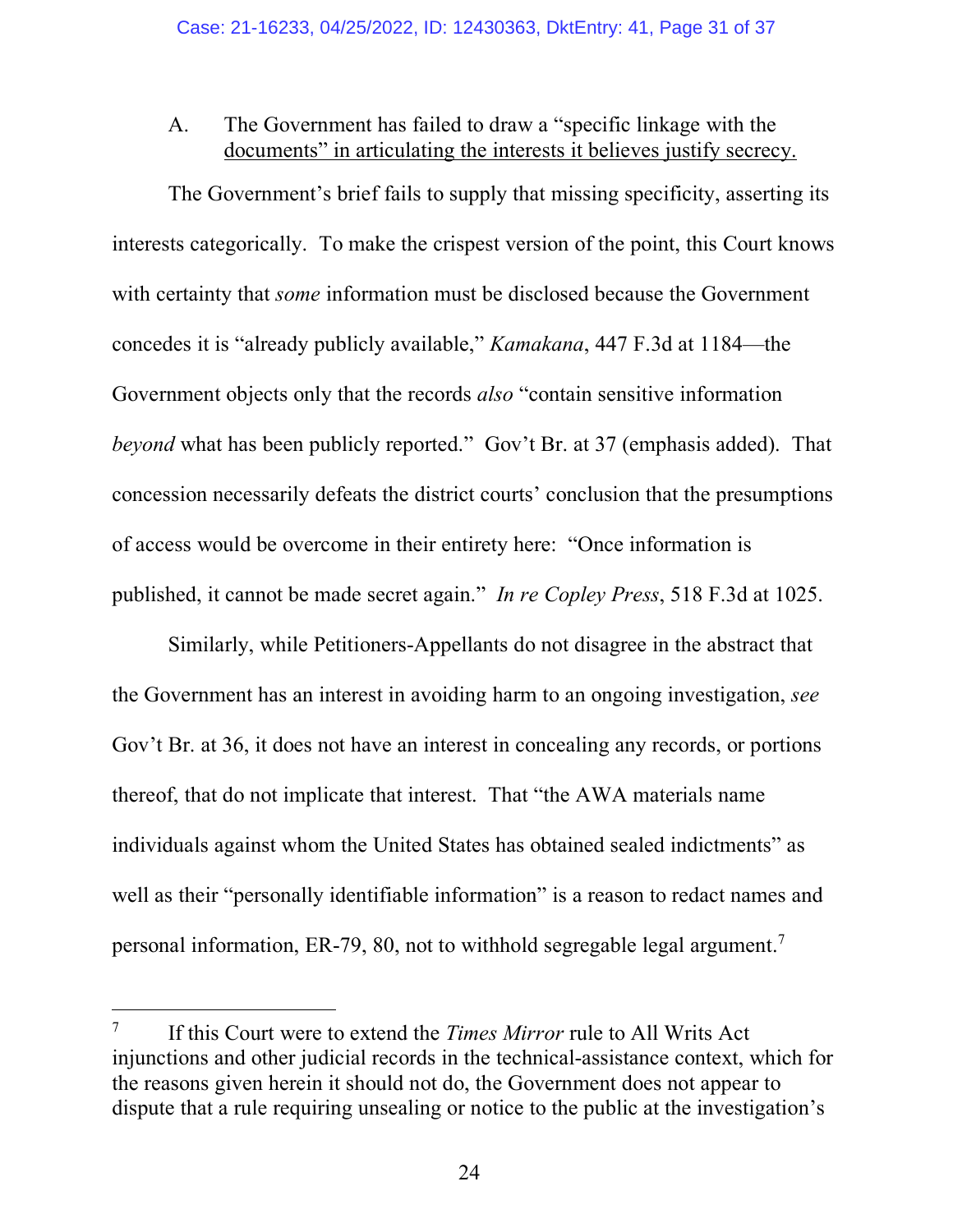#### Case: 21-16233, 04/25/2022, ID: 12430363, DktEntry: 41, Page 32 of 37

Indeed, the Government makes no effort to conform its description of what the records may contain to the examples of All Writs Act applications that this Court can examine for itself, *see* Opening Br. at 29 n.9, which contain few of the investigative facts the Government suggests are pervasive.

The Government's emphasis on "protecting sensitive sources and methods of gathering information," Gov't Br. at 35 (citation omitted), is no more persuasive. For one, the Government has conceded that records discussing precisely the same "technique" can be disclosed elsewhere. *See* Gov't Ltr. at 1; Pet'rs-Appellants' Resp. to Gov't Ltr. at 1. But more importantly, when the Government says "law enforcement technique," it has in mind not the "nature or configuration" of a new technology, *In re Sealing & Non-Disclosure of Pen/Trap/2703(d) Orders,* 562 F. Supp. 2d 876, 885 (S.D. Tex. 2008), but the answer to a question of statutory interpretation: Does the All Writs Act authorize the assistance the Government seeks? If the question whether the Government's conduct is lawful were itself an official secret, "then the Government would be free to cloak in secrecy *any* investigative technique, from the most mundane search

close would be a practical necessity if the public is ever to have an opportunity to assert its rights of access—a conclusion of the district court in the Northern District of California that the Government chose not to appeal. *See* Gov't Br. at 47 n.13. Neither does the Government appear to dispute that this Court's supervisory authority gives it the power to impose that rule, as Petitioners-Appellants argued.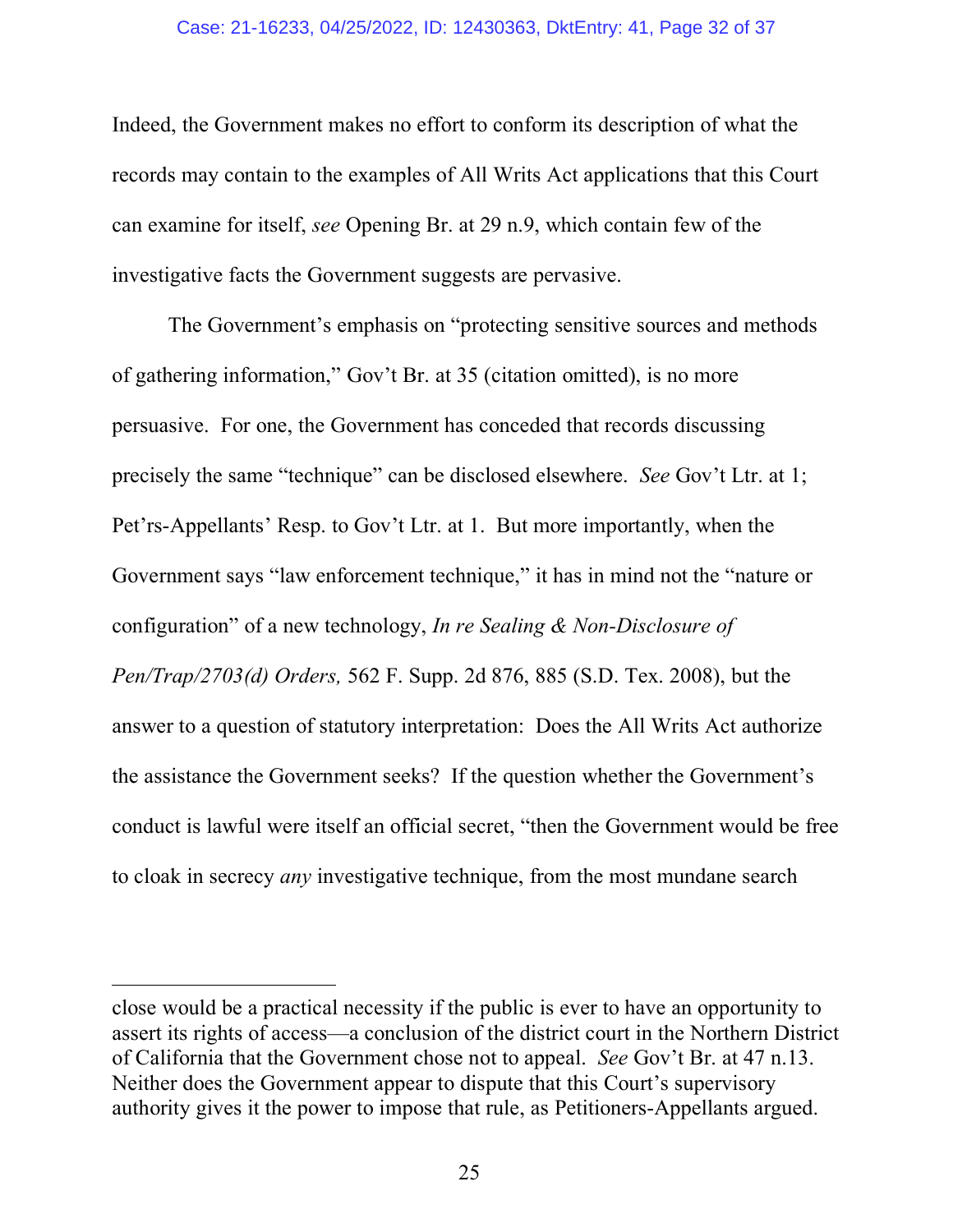warrant to the most sophisticated electronic surveillance, thereby avoiding the disinfecting rays of public scrutiny." *Id.* at 886. That is not our judicial system.

B. The Government's effort to shift its burden to propose redactions to Petitioners-Appellants is meritless.

As its final fallback position, the Government suggests that it did not need to articulate its interests in support of the continued, wholesale sealing of the documents at issue with any specificity because Petitioners-Appellants should have done so on its behalf instead. *See* Gov't Br. at 44–46. That suggestion is specious.

As an initial matter, Petitioners-Appellants explained from the outset that any justification for continued sealing the Government proffered would need to confront the alternative of redaction; the Government itself concedes as much. *See*  Gov't Br. at 45 n.12. Petitioners-Appellants could not have explained line-by-line how the Government's asserted interests could be addressed by redaction because the Government had yet to assert any; once it did, Petitioners-Appellants explained in detail why the Government's stated concerns could not plausibly extend to the entirety of the documents sought to be unsealed and would, at most, justify limited redactions. *See* Reply in Support of Application to Unseal Court Records at 2–3, 6–9, 12, *In re Application of Forbes Media LLC*, No. 2:21-mc-00007 (W.D. Wash. Mar. 5, 2021), ECF No. 10. But regardless, proposing specific redactions was then—and remains now—the Government's burden, because the presumption of access requires disclosure to the extent the Government fails to rebut it with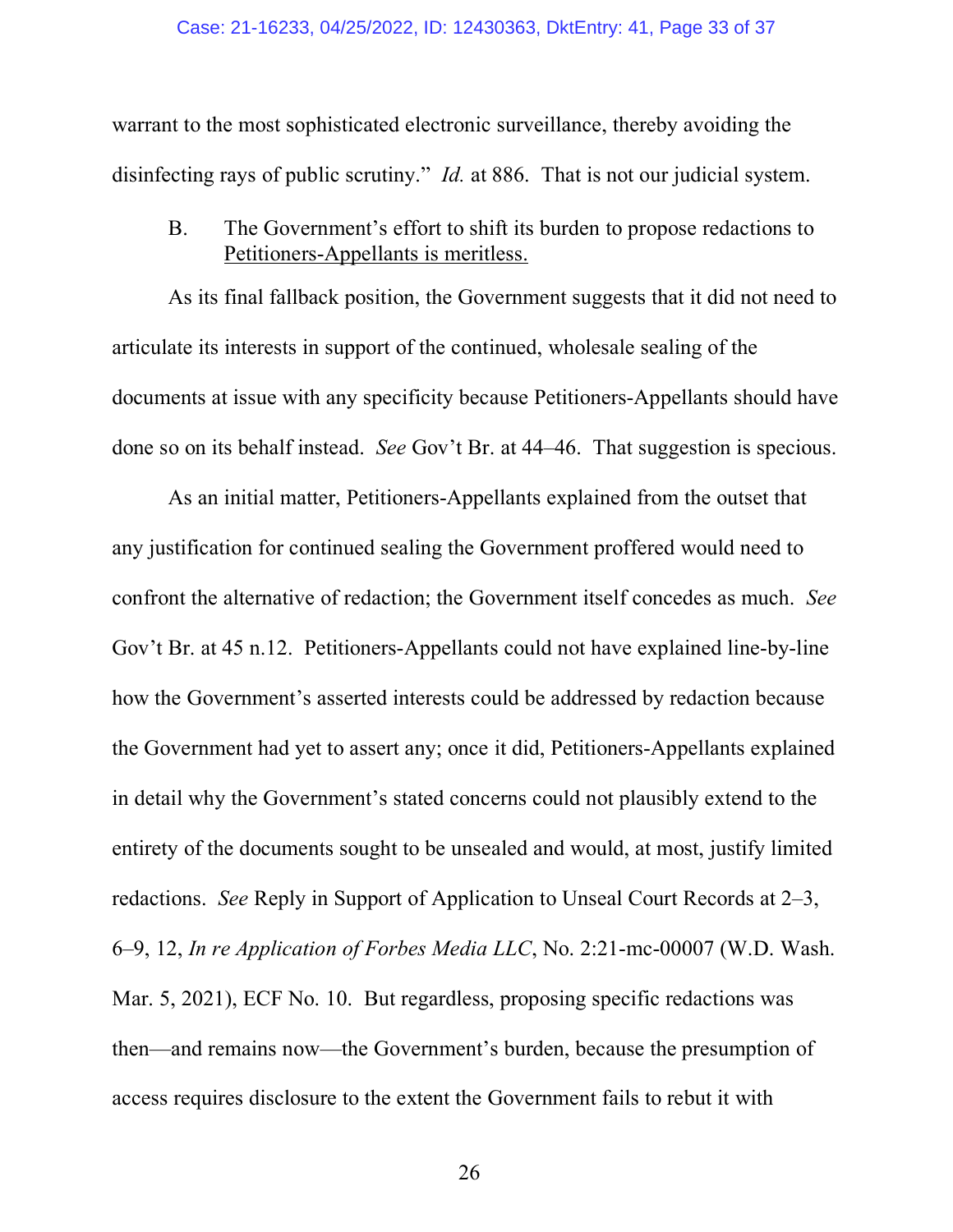#### Case: 21-16233, 04/25/2022, ID: 12430363, DktEntry: 41, Page 34 of 37

respect to any portion of a record. *See Kamakana*, 447 F.3d at 1178. This Court's decision in *Custer Battlefield Museum* provides a clear illustration. There, unlike here, the applicant argued only for "[u]nfettered disclosure" and "unrestricted access." *Custer Battlefield Museum*, 658 F.3d at 1191, 1196.But even he did not "forfeit" the Government's duty to sustain its burden. Because a presumption of public access attached to the records, and because the district court had erred in its common law analysis, the appropriate remedy was a remand "to reapply the common law standard" to the Government's proposed restrictions. *Id.* at 1196.

While the Government might like to maintain that "neither the [district] court nor the government has an obligation to sift through these [documents] to determine what is secret and what is not," this Court "disagree[s]." *Index Newspapers*, 766 F.3d at 1092. Members of the public cannot be the ones to conduct the "document-by-document, line-by-line balancing" of values that the rights of access require; they do not have access to the records. *Binh Hoa Le v. Exeter Fin. Corp.*, 990 F.3d 410, 419 (5th Cir. 2021) (citation and internal quotation marks omitted). And for precisely that reason, redaction "is a task best undertaken (or at least proposed) by the governmental entity that submitted the surveillance application in the first place." *In re Leopold*, 964 F.3d at 1134 n.14.

"Providing public access to judicial records is the duty and responsibility of the Judicial Branch." *Id.* at 1134. Unfortunately, the decisions under review fall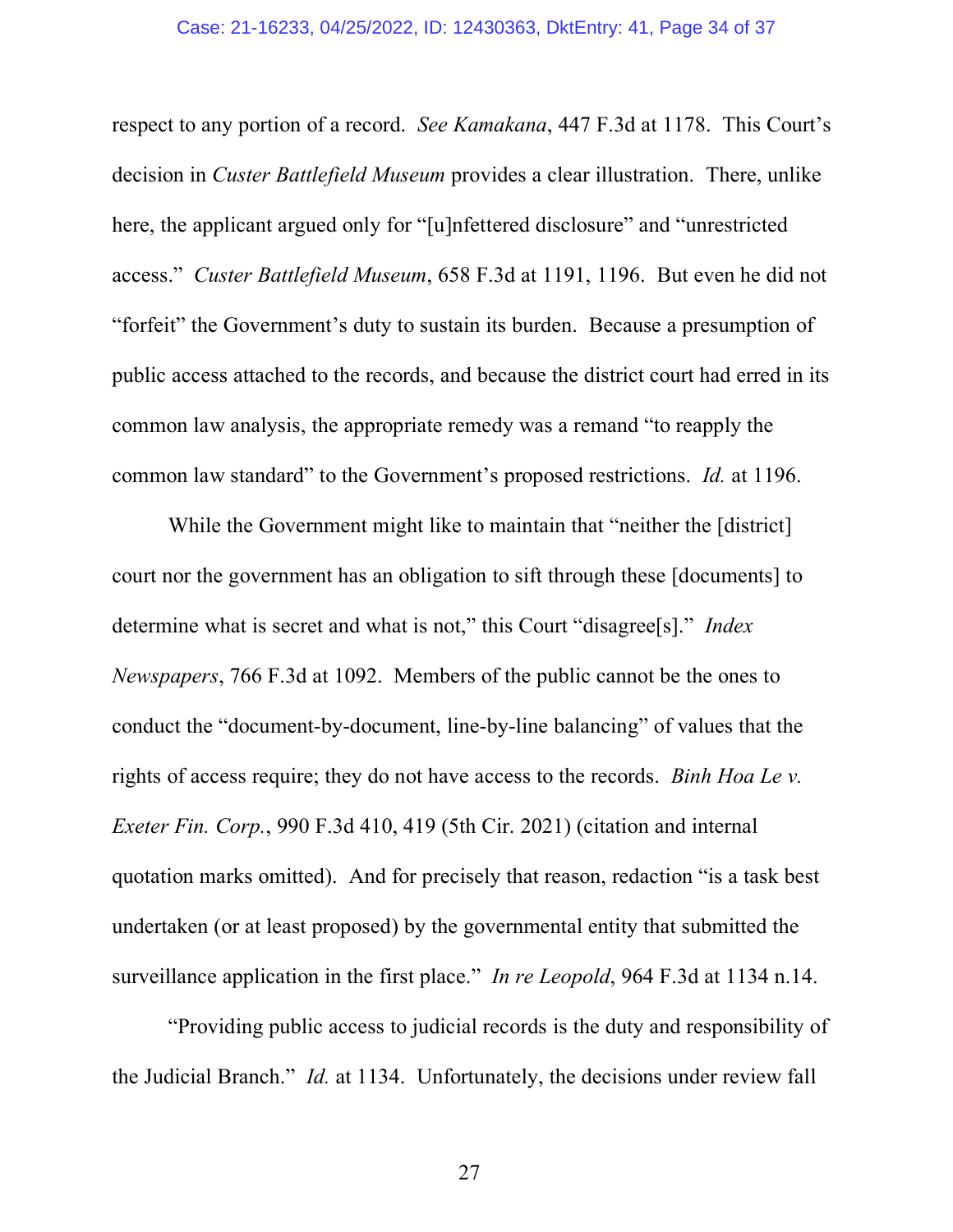short of what that duty requires. Applying a flawed framework, they arrived at a rule that would deny the public any meaningful understanding of court-ordered technical assistance under the All Writs Act. This Court should reject that result.

### **CONCLUSION**

For the foregoing reasons, Petitioners-Appellants respectfully request that this Court reverse the judgments below and remand with instructions requiring unsealing of the All Writs Act materials at issue, subject only—if necessary—to redactions demonstratively necessitated by compelling, countervailing interests.

Date: April 25, 2022 /s/ Katie Townsend Katie Townsend *Counsel of Record for Petitioners-Appellants* Grayson Clary REPORTERS COMMITTEE FOR FREEDOM OF THE PRESS 1156 15th St. NW, Suite 1020 Washington, D.C. 20005 Telephone: (202) 795-9300 Facsimile: (202) 795-9310

> Jean-Paul Jassy JASSY VICK CAROLAN, LLP 355 S. Grand Avenue, Suite 2450 Los Angeles, CA 90071 Telephone: (310) 870-7048 Facsimile: (310) 870-7010

Ambika Kumar DAVIS WRIGHT TREMAINE LLP 920 Fifth Ave., Suite 330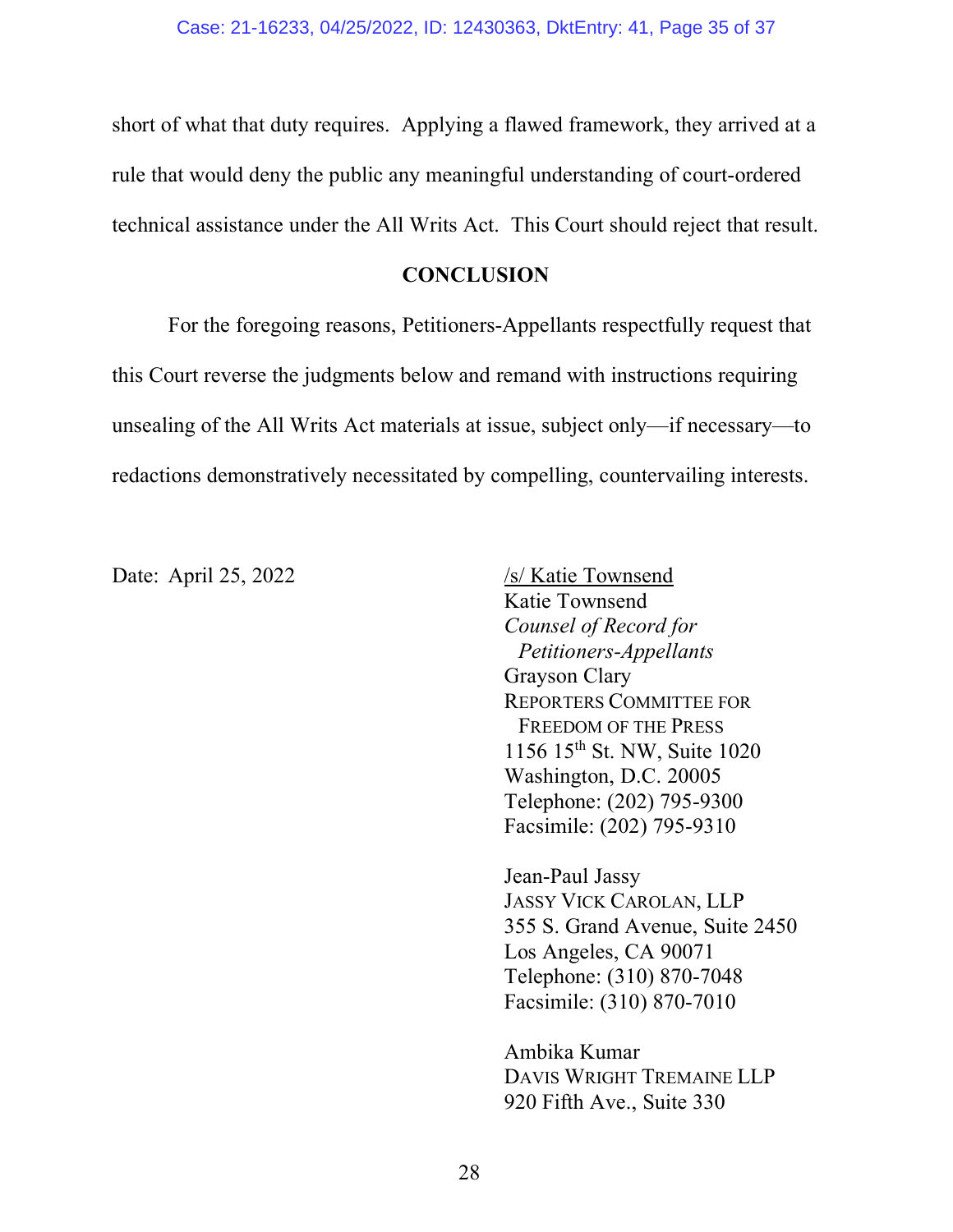Case: 21-16233, 04/25/2022, ID: 12430363, DktEntry: 41, Page 36 of 37

Seattle, WA 98104-1610 Telephone: (206) 757-8030